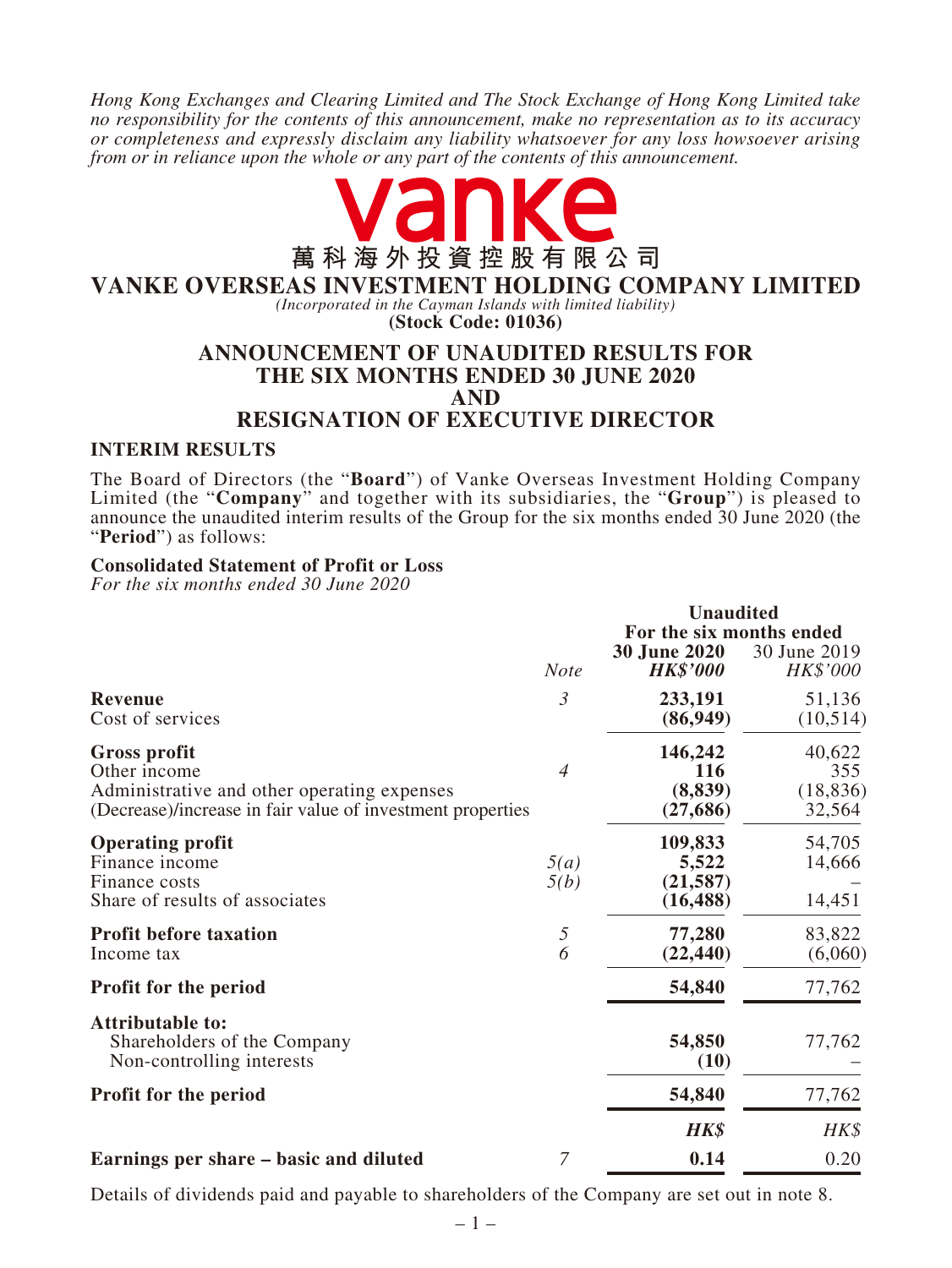# **Consolidated Statement of Profit or Loss and Other Comprehensive Income**

*For the six months ended 30 June 2020*

|                                                                                                                       | <b>Unaudited</b>                       |                          |  |
|-----------------------------------------------------------------------------------------------------------------------|----------------------------------------|--------------------------|--|
|                                                                                                                       | For the six months ended               |                          |  |
|                                                                                                                       | <b>30 June 2020</b><br><b>HK\$'000</b> | 30 June 2019<br>HK\$'000 |  |
| <b>Profit for the period</b>                                                                                          | 54,840                                 | 77,762                   |  |
| Other comprehensive income for the period:                                                                            |                                        |                          |  |
| Item that may be reclassified subsequently to<br><i>profit or loss:</i><br>Exchange differences on translation of the |                                        |                          |  |
| financial statements of overseas subsidiaries                                                                         | 1,812                                  |                          |  |
| Total comprehensive income for the period                                                                             | 56,652                                 | 77,762                   |  |
| <b>Attributable to:</b>                                                                                               |                                        |                          |  |
| Shareholders of the Company                                                                                           | 56,662                                 | 77,762                   |  |
| Non-controlling interests                                                                                             | (10)                                   |                          |  |
| Total comprehensive income for the period                                                                             | 56,652                                 | 77,762                   |  |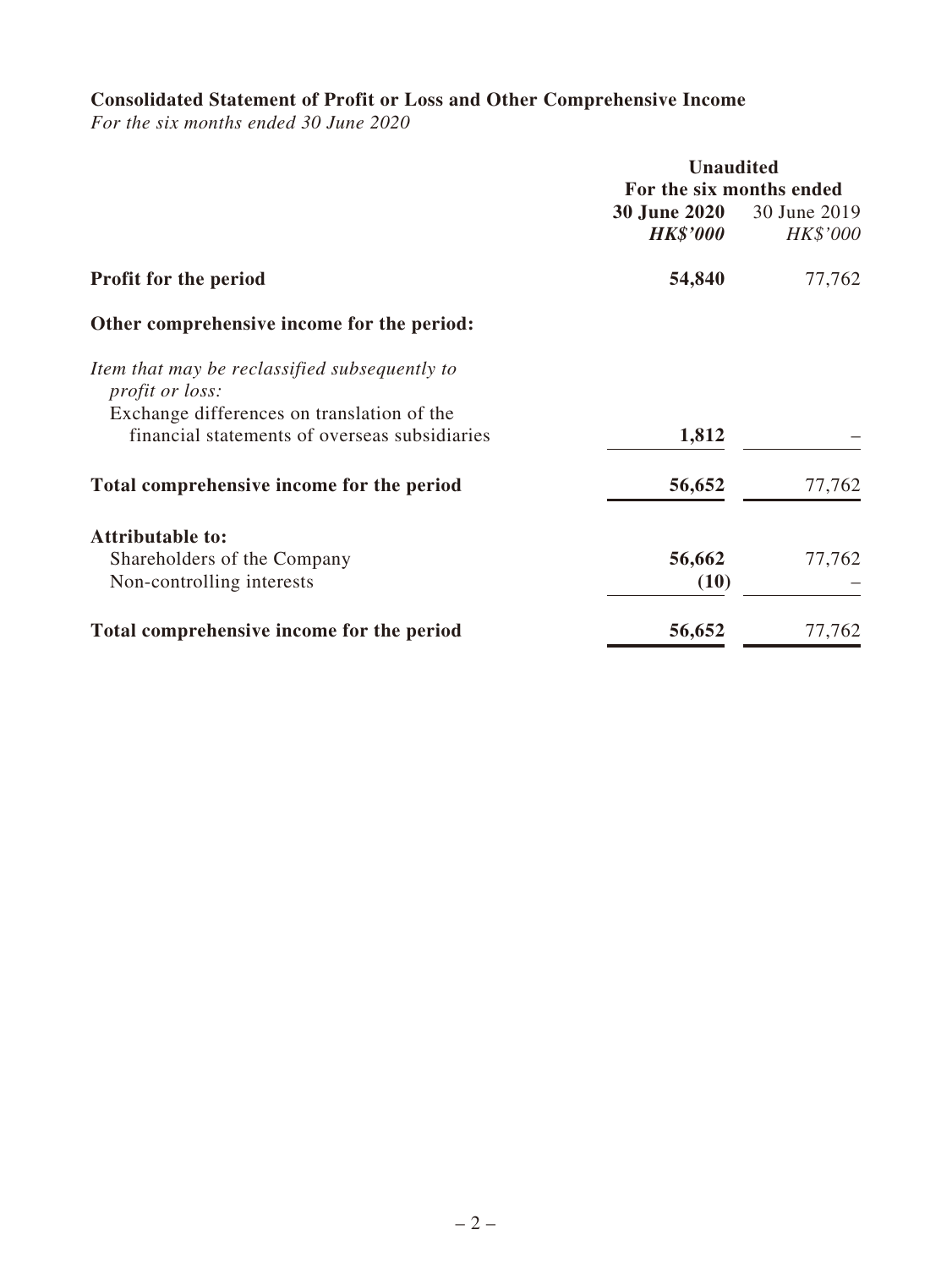### **Consolidated Statement of Financial Position**

*At 30 June 2020*

|                                                          |             | <b>Unaudited</b> | Audited           |
|----------------------------------------------------------|-------------|------------------|-------------------|
|                                                          |             | At<br>30 June    | At<br>31 December |
|                                                          |             | 2020             | 2019              |
|                                                          | <b>Note</b> | <b>HK\$'000</b>  | HK\$'000          |
| <b>Non-current assets</b>                                |             |                  |                   |
| Investment properties                                    | 9           | 3,050,170        | 3,153,973         |
| Property, plant and equipment                            |             | 622,640          | 604,753           |
| Interests in associates                                  | 10          | 424,413          | 453,786           |
| Other non-current assets                                 | 11          | 42,411           | 49,724            |
|                                                          |             | 4,139,634        | 4,262,236         |
| <b>Current assets</b>                                    |             |                  |                   |
| Trade and other receivables                              | 11          | 85,886           | 82,827            |
| Investment instruments                                   |             | 551,458          | 525,131           |
| Tax recoverable                                          |             | 454              | 1,895             |
| Bank balances and cash                                   |             | 526,769          | 450,893           |
|                                                          |             | 1,164,567        | 1,060,746         |
| <b>Current liabilities</b>                               |             |                  |                   |
| Other payables and accruals                              | 12          | (256,798)        | (234, 053)        |
| Loan from an intermediate holding company                | 13          |                  | (424, 600)        |
| <b>Bank loans</b>                                        | 14          | (9,673)          | (10, 357)         |
| Lease liabilities                                        |             | (10,970)         | (2,583)           |
| Tax payable                                              |             | (29, 977)        | (22, 915)         |
|                                                          |             | (307, 418)       | (694, 508)        |
| <b>Net current assets</b>                                |             | 857,149          | 366,238           |
| <b>Total assets less current liabilities</b>             |             | 4,996,783        | 4,628,474         |
| <b>Non-current liabilities</b>                           |             |                  |                   |
| <b>Bank</b> loans                                        | 14          | (1,106,584)      | (761, 580)        |
| Lease liabilities                                        |             | (59,378)         | (58, 879)         |
| Deferred tax liabilities                                 |             | (44, 693)        | (43, 481)         |
|                                                          |             | (1,210,655)      | (863,940)         |
| <b>NET ASSETS</b>                                        |             | 3,786,128        | 3,764,534         |
| <b>CAPITAL AND RESERVES</b>                              |             |                  |                   |
| Share capital                                            |             | 3,895            | 3,895             |
| Reserves                                                 |             | 3,781,976        | 3,760,372         |
| Total equity attributable to shareholders of the Company |             | 3,785,871        | 3,764,267         |
| <b>Non-controlling interests</b>                         |             | 257              | 267               |
| <b>TOTAL EQUITY</b>                                      |             | 3,786,128        | 3,764,534         |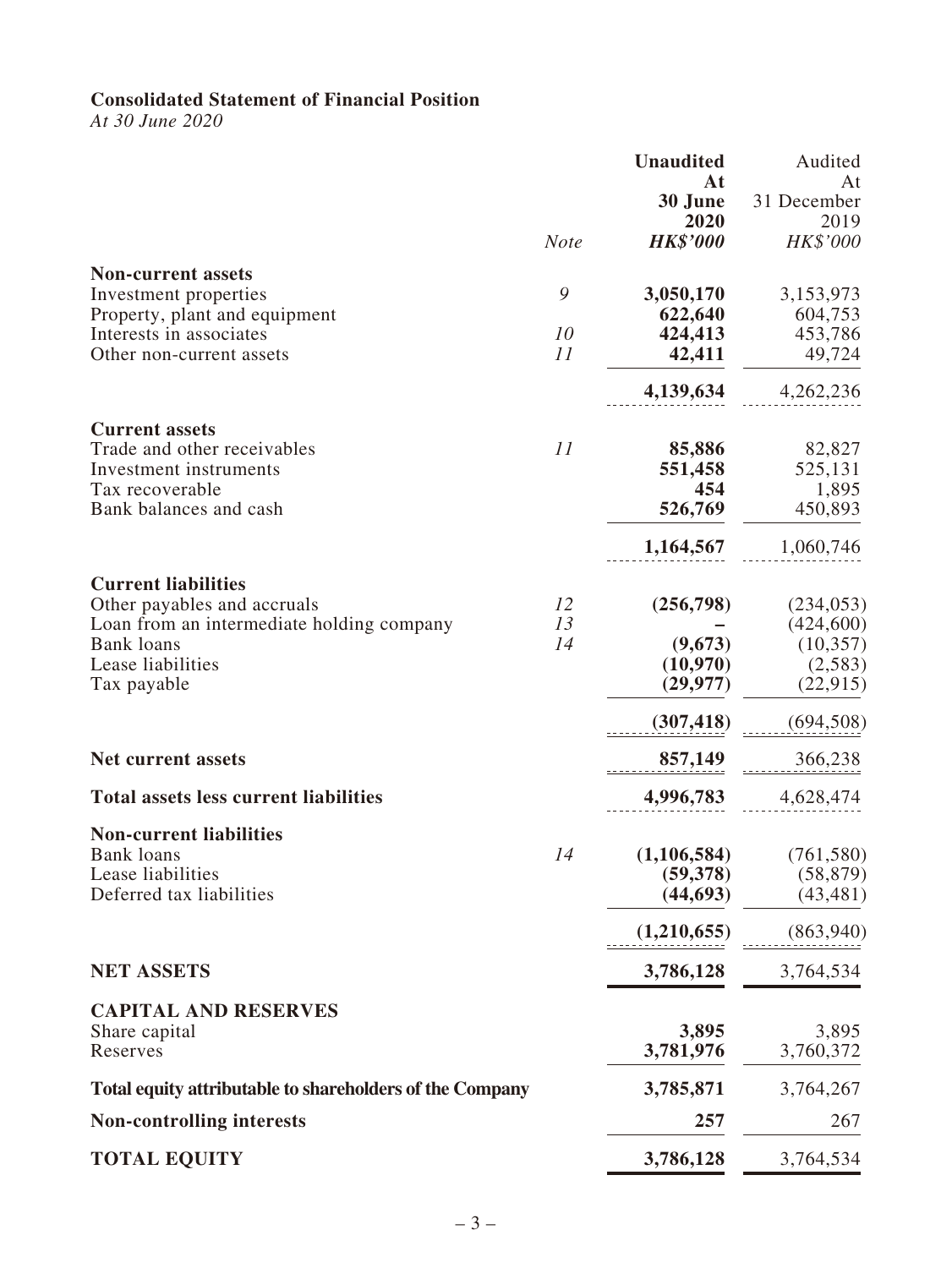### *Notes*

### **1. GENERAL INFORMATION**

The Company is a limited liability company incorporated under the laws of the Cayman Islands and its shares are listed on The Stock Exchange of Hong Kong Limited (the "**Hong Kong Stock Exchange**"). The registered office of the Company is P.O. Box 309, Ugland House, Grand Cayman KY1-1104, Cayman Islands and the address of its principal office in Hong Kong is 55th Floor, Bank of China Tower, 1 Garden Road, Central, Hong Kong. The principal activities of the Group are asset management, property development and property investment.

The Board of Directors of the Company considers the Company's ultimate holding company is China Vanke Co., Ltd., a joint stock company with limited liability incorporated in the People's Republic of China and the H shares and A shares of which are listed on the Hong Kong Stock Exchange and the Shenzhen Stock Exchange, respectively.

### **2. SIGNIFICANT ACCOUNTING POLICIES AND BASIS OF PREPARATION**

The interim results set out in the announcement do not constitute the Group's interim report for the six months ended 30 June 2020 but are extracted from the report.

The unaudited consolidated interim financial information (the "**Interim Financial Information**") has been prepared in accordance with International Accounting Standard ("**IAS**") 34, *Interim financial reporting*, issued by the International Accounting Standards Board ("**IASB**") and Hong Kong Accounting Standard ("**HKAS**") 34, *Interim financial reporting*, issued by the Hong Kong Institute of Certified Public Accountants ("**HKICPA**"). The Interim Financial Information also complies with the applicable disclosure provisions of the Rules Governing the Listing of Securities on the Hong Kong Stock Exchange (the "**Listing Rules**").

The Interim Financial Information has been prepared in accordance with the same accounting policies adopted in the 2019 annual financial statements, except for the accounting policy changes that are expected to be reflected in the 2020 annual financial statements. Details of any changes in accounting policies as required by accounting standards are set out below.

In addition, the 2020 annual financial statements will be the first issued annual financial statements in which the Group makes an explicit and unreserved statement of compliance with International Financial Reporting Standards ("**IFRSs**"). Therefore, in preparing the Interim Financial Information management has given due consideration to the requirements of IFRS 1, *First-time Adoption of International Financial Reporting Standards*. For this purpose the date of the Group's transition to IFRSs was determined to be 1 January 2019, being the beginning of the earliest period for which the Group presents comparative information in the Interim Financial Information and will present comparative information in the annual financial statements for the year ending 31 December 2020.

With due regard to the Group's accounting policies in previous periods and the requirements of IFRS 1, management has concluded that no adjustments were required to the amounts reported under Hong Kong Financial Reporting Standards ("**HKFRSs**") as at the date of transition to IFRSs or in respect of the six months ended 30 June 2019 and the year ended 31 December 2019. Accordingly, the Interim Financial Information continues to include a statement of compliance with HKAS 34 as well as including for the first time a statement of compliance with IAS 34, without adjustment to the Group's financial position, the Group's financial performance or cash flows either at the date of transition to IFRSs or for the comparative period presented in accordance with HKFRSs.

The IASB has issued a number of amendments to IFRSs that are first effective for the current accounting period of the Group. The equivalent new and revised HKFRSs consequently issued by the HKICPA as a result of these developments have the same effective date as those issued by the IASB and are in all material aspects identical to the pronouncements issued by the IASB.

None of the developments have had a material effect on how the Group's results and financial position for the current or prior periods have been prepared or presented in the Interim Financial Information. The Group has not applied any new standard or interpretation that is not yet effective for the current accounting period.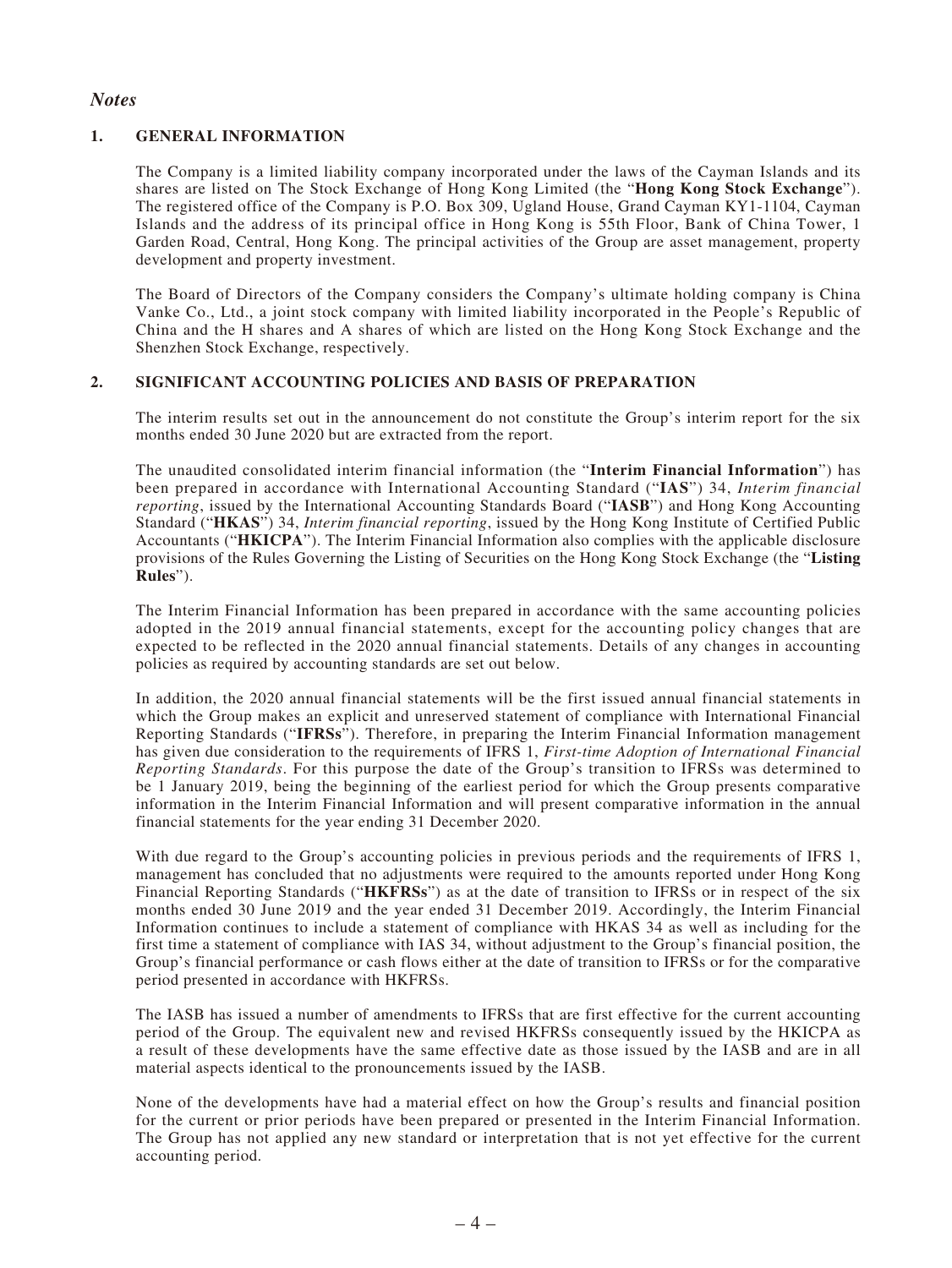The preparation of Interim Financial Information in conformity with IAS 34/HKAS 34 requires management to make judgements, estimates and assumptions that affect the application of policies and reported amounts of assets and liabilities, income and expenses on a year to date basis. Actual results may differ from these estimates.

The Interim Financial Information contains condensed consolidated financial statements and selected explanatory notes. The notes include an explanation of events and transactions that are significant to an understanding of the changes in financial position and performance of the Group since the 2019 annual financial statements. The condensed consolidated interim financial statements and notes thereon do not include all of the information required for full set of financial statements prepared in accordance with IFRSs or HKFRSs.

#### **3. REVENUE AND SEGMENT INFORMATION**

#### **(a) Revenue recognised during the period is as follows:**

|                                                           | For the six months ended |                 |
|-----------------------------------------------------------|--------------------------|-----------------|
|                                                           | <b>30 June 2020</b>      | 30 June 2019    |
|                                                           | <b>HK\$'000</b>          | <i>HK\$'000</i> |
| Revenue from contracts with customers within the scope of |                          |                 |
| HKFRS 15 recognised over time                             |                          |                 |
| Property management fee income                            | 8,369                    | 7,789           |
| Asset management fee income                               | 114,379                  |                 |
| Revenue from other sources                                |                          |                 |
| Rental income from investment properties                  | 67,867                   | 43,347          |
| Interest income on investment instruments                 | 42,576                   |                 |
|                                                           | 233,191                  | 51.136          |

#### **(b) Segment reporting**

The Group's chief operating decision maker assesses the performance of the operating segment primarily based on segment profit. Segment profit represents the profit earned by the segment and excludes mainly head office and corporate expenses (net of unallocated income), finance income, finance costs and income tax.

In a manner consistent with the way in which information is reported internally to the Group's chief operating decision maker for the purposes of resource allocation and performance assessment, the Group has presented the following three segments:

| Property investment:  | The leasing of the Group's investment properties to earn rental and<br>management fee income and to gain from the appreciation in properties'<br>values in the long term                   |
|-----------------------|--------------------------------------------------------------------------------------------------------------------------------------------------------------------------------------------|
| Property development: | Share of the results of associates that principal activities are property<br>development and financing, interest income from an associate and<br>interest income on investment instruments |
| Asset management:     | Asset management fee income from the provision of asset management<br>services                                                                                                             |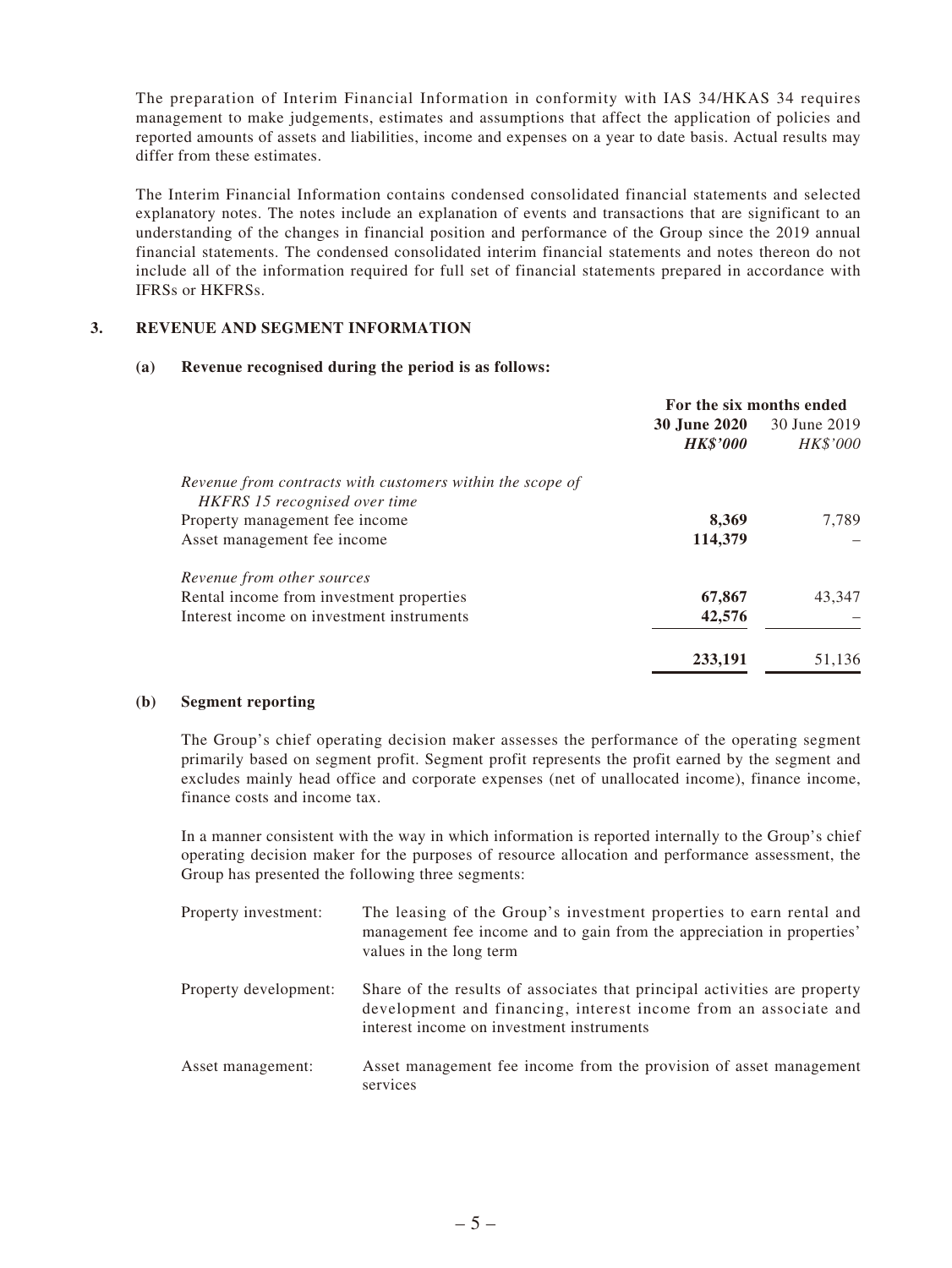The segment results are as follows:

## **For the six months ended 30 June 2020**

|                                                                                                                             | <b>Property</b><br>investment<br><b>HK\$'000</b> | <b>Property</b><br>development<br><b>HK\$'000</b> | Asset<br>management<br><b>HK\$'000</b> | <b>Total</b><br><b>HK\$'000</b> |
|-----------------------------------------------------------------------------------------------------------------------------|--------------------------------------------------|---------------------------------------------------|----------------------------------------|---------------------------------|
| Revenue                                                                                                                     | 76,236                                           | 42,576                                            | 114,379                                | 233,191                         |
| Segment results before changes in<br>fair value of investment properties                                                    | 63,818                                           | 28,829                                            | 38,510                                 | 131,157                         |
| Decrease in fair value of investment<br>properties                                                                          | (27, 686)                                        |                                                   |                                        | (27, 686)                       |
| Segment results                                                                                                             | 36,132                                           | 28,829                                            | 38,510                                 | 103,471                         |
| Head office and corporate expenses<br>(net of unallocated income)<br>Finance income – bank interest income<br>Finance costs |                                                  |                                                   |                                        | (7, 294)<br>2,690<br>(21, 587)  |
| Profit before taxation<br>Income tax                                                                                        |                                                  |                                                   |                                        | 77,280<br>(22, 440)             |
| Profit for the Period                                                                                                       |                                                  |                                                   |                                        | 54,840                          |

## **For the six months ended 30 June 2019**

|                                                                          | Property<br>investment<br>HK\$'000 | Property<br>development<br>HK\$'000 | Asset<br>management<br>HK\$'000 | Total<br>HK\$'000 |
|--------------------------------------------------------------------------|------------------------------------|-------------------------------------|---------------------------------|-------------------|
| Revenue                                                                  | 51,136                             |                                     |                                 | 51,136            |
| Segment results before changes in<br>fair value of investment properties | 40,045                             | 18,001                              |                                 | 58,046            |
| Increase in fair value of investment                                     |                                    |                                     |                                 |                   |
| properties                                                               | 32,564                             |                                     |                                 | 32,564            |
| Segment results                                                          | 72,609                             | 18,001                              |                                 | 90,610            |
| Head office and corporate expenses<br>(net of unallocated income)        |                                    |                                     |                                 | (17,904)          |
| Finance income – bank interest income                                    |                                    |                                     |                                 | 11,116            |
| Profit before taxation                                                   |                                    |                                     |                                 | 83,822            |
| Income tax                                                               |                                    |                                     |                                 | (6,060)           |
| Profit for the period                                                    |                                    |                                     |                                 | 77,762            |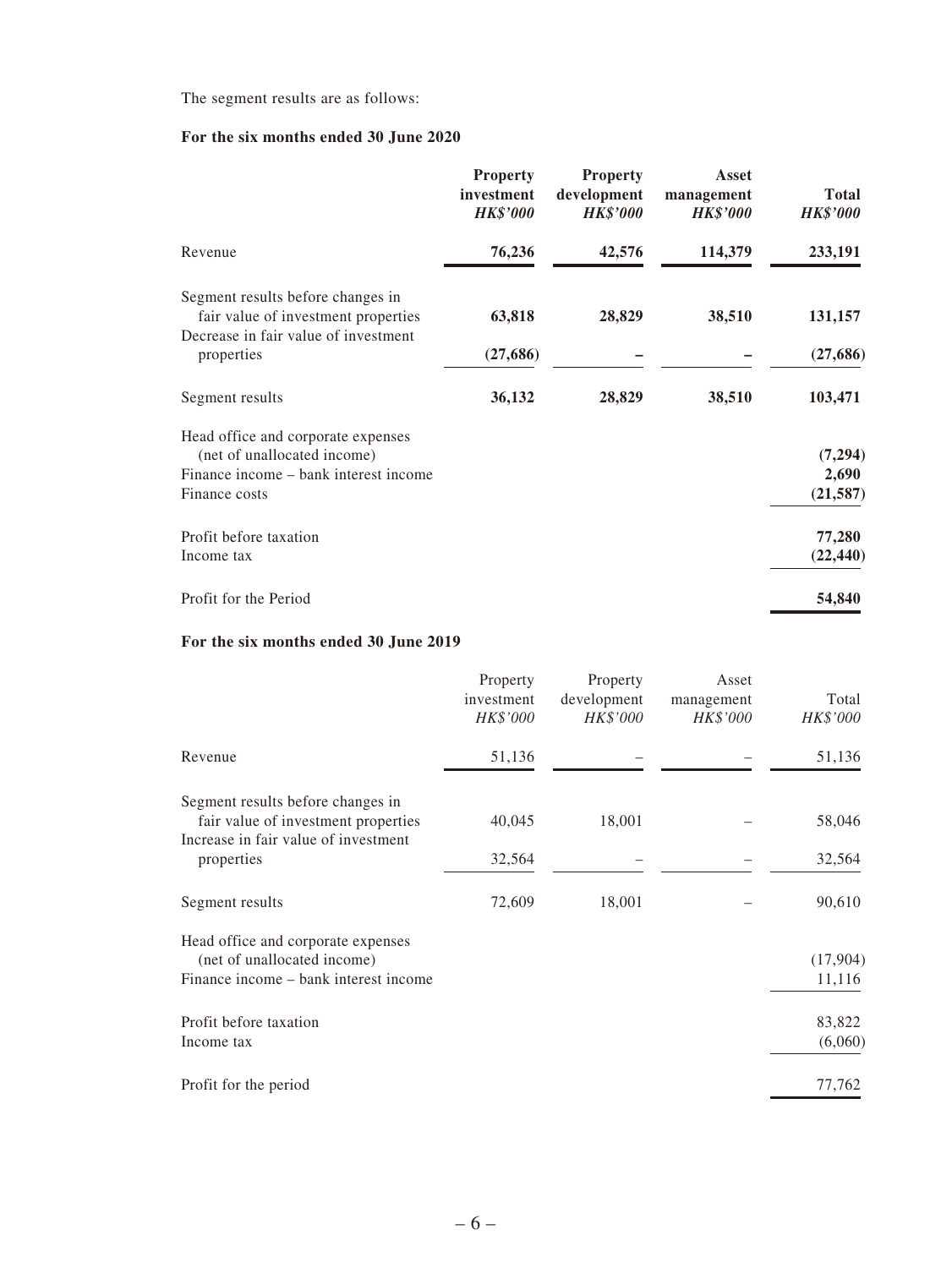### **4. OTHER INCOME**

|                                                               | For the six months ended |                 |
|---------------------------------------------------------------|--------------------------|-----------------|
|                                                               | <b>30 June 2020</b>      | 30 June 2019    |
|                                                               | <b>HK\$'000</b>          | <b>HK\$'000</b> |
| Compensation received from tenants on early lease termination | 62                       | 300             |
| Others                                                        | 54                       | 55              |
|                                                               | 116                      | 355             |

## **5. PROFIT BEFORE TAXATION**

Profit before taxation is arrived at after charging/(crediting):

| For the six months ended |  |
|--------------------------|--|
| 30 June 2019<br>HK\$'000 |  |
|                          |  |
| (11, 116)                |  |
| (3,550)                  |  |
| (14,666)                 |  |
|                          |  |
|                          |  |
|                          |  |
|                          |  |
|                          |  |
|                          |  |
|                          |  |
|                          |  |
| 48                       |  |
| 53                       |  |
|                          |  |
| 4,258                    |  |
| 1,651                    |  |
|                          |  |
| (40,622)                 |  |
|                          |  |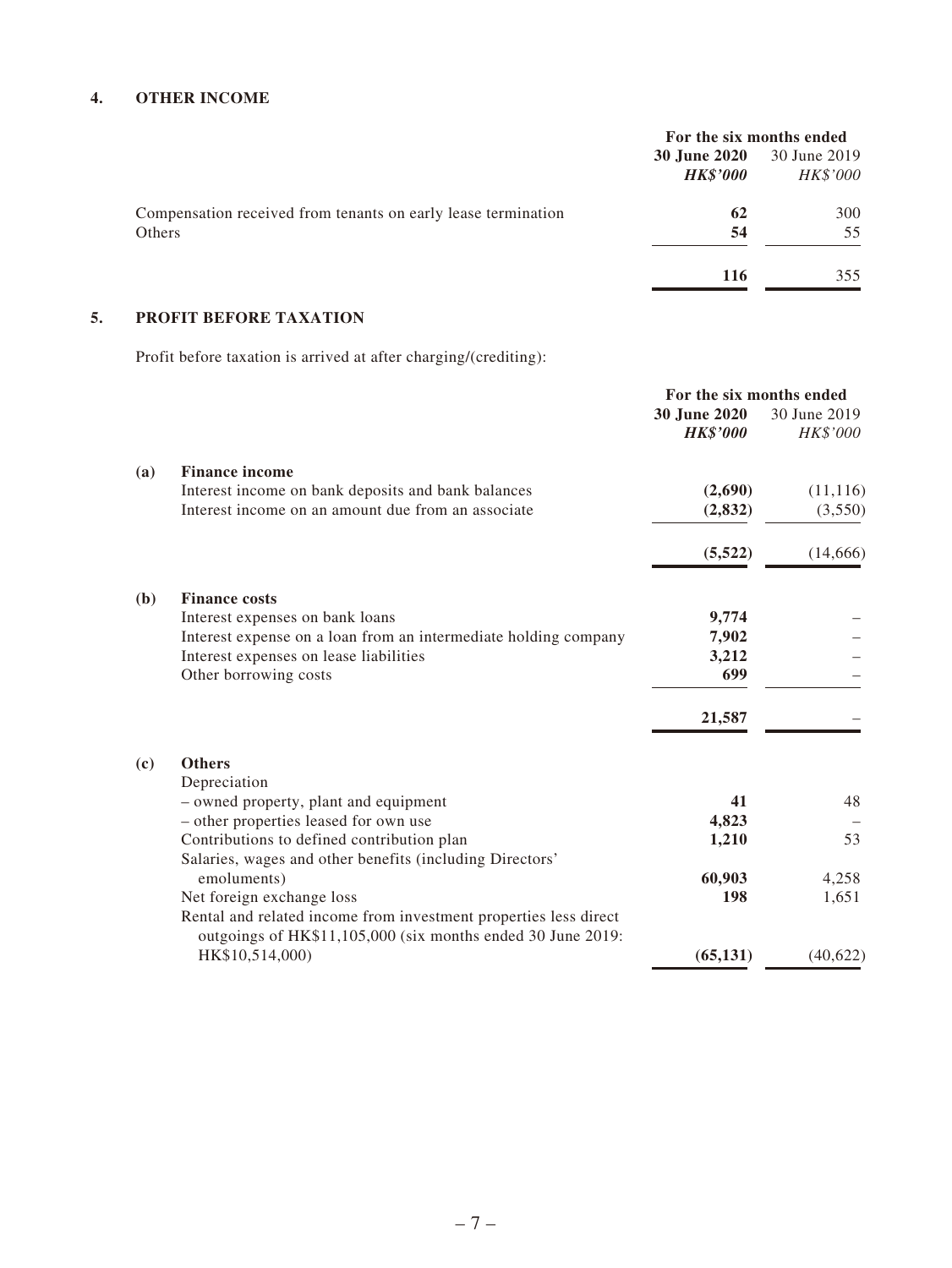### **6. INCOME TAX**

|                                                   | For the six months ended |                 |
|---------------------------------------------------|--------------------------|-----------------|
|                                                   | 30 June 2020             | 30 June 2019    |
|                                                   | <b>HK\$'000</b>          | <i>HK\$'000</i> |
| Current tax – Hong Kong Profit Tax                |                          |                 |
| Provision for the Period                          | 12,837                   | 4,791           |
| Current tax – Overseas                            |                          |                 |
| Provision for the Period                          | 8,391                    |                 |
| Deferred tax                                      |                          |                 |
| Origination and reversal of temporary differences | 1,212                    | 1,269           |
|                                                   | 22,440                   | 6,060           |
|                                                   |                          |                 |

Provision for Hong Kong Profits Tax is calculated at 16.5% (six months ended 30 June 2019: 16.5%) on the estimated assessable profits for the Period.

Overseas taxation is calculated at rate of tax applicable in the jurisdictions in which the Group is assessed for tax.

Share of associates' taxation credit of HK\$182,000 (six months ended 30 June 2019: taxation charge of HK\$277,000) is included in the results of associates for the Period.

#### **7. EARNINGS PER SHARE**

The calculation of basic earnings per share is based on profit attributable to shareholders of the Company of HK\$54,850,000 (six months ended 30 June 2019: HK\$77,762,000), and 389,527,932 shares (six months ended 30 June 2019: 389,527,932 shares) in issue during the Period.

Diluted earnings per share equals to the basic earnings per share as the Company had no dilutive potential shares in issue during the Period (six months ended 30 June 2019: nil).

#### **8. DIVIDEND**

#### **(a) Dividend attributable to the interim period:**

The Directors do not recommend the payment of an interim dividend for the Period (six months ended 30 June 2019: nil).

#### **(b) Dividend attributable to the previous financial year, approved and paid during the interim period:**

|                                                                                                               | For the six months ended               |                                 |
|---------------------------------------------------------------------------------------------------------------|----------------------------------------|---------------------------------|
|                                                                                                               | <b>30 June 2020</b><br><b>HK\$'000</b> | 30 June 2019<br><b>HK\$'000</b> |
| Final dividend in respect of the previous financial year,<br>approved and paid during the Period, of HK\$0.09 |                                        |                                 |
| (six months ended 30 June 2019: HK\$0.09) per share                                                           | 35,058                                 | 35,058                          |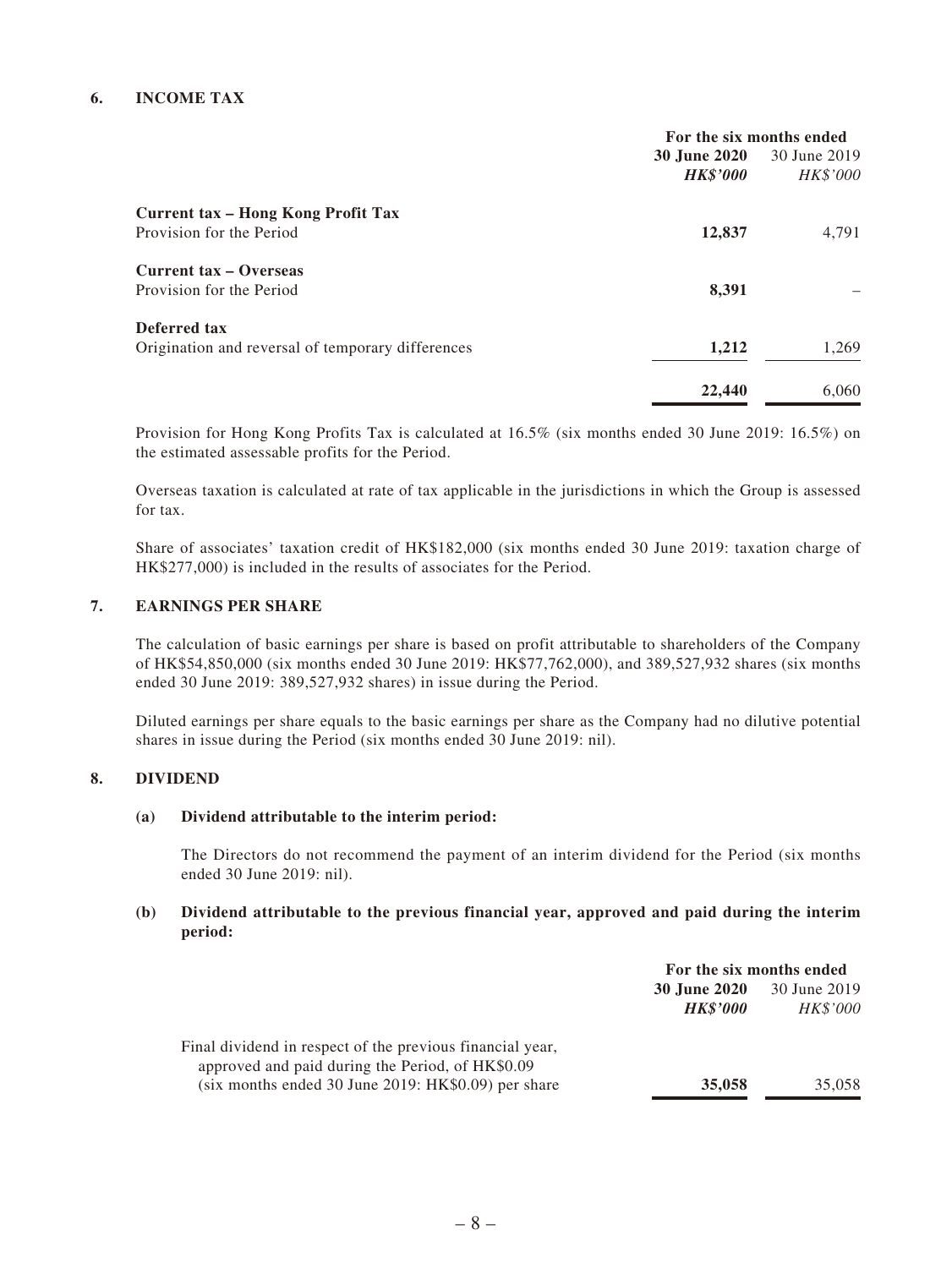#### **9. INVESTMENT PROPERTIES**

|                              | At              | At          |
|------------------------------|-----------------|-------------|
|                              | 30 June         | 31 December |
|                              | 2020            | 2019        |
|                              | <b>HK\$'000</b> | HK\$'000    |
| At 1 January                 | 3,153,973       | 1,968,000   |
| Acquisitions of subsidiaries |                 | 1,135,339   |
| Additions                    |                 | 896         |
| Fair value (loss)/gain       | (27, 686)       | 943         |
| Exchange adjustments         | (76, 117)       | 48,795      |
| At 30 June/31 December       | 3,050,170       | 3,153,973   |

Investment properties of the Group were revalued as at 30 June 2020 and 31 December 2019. The valuations were carried out by independent firms of surveyors, Jones Lang LaSalle Corporate Appraisal and Advisory Limited and Knight Frank LLP, which have among their staff with relevant professional qualifications and have recent experience in the location and category of the property being valued. The fair value of investment properties is determined by taking into account the net rental income of the property derived from the existing leases with due allowance for the reversionary income potential of the leases, which have been then capitalised to determine the market value at appropriate capitalisation rates, and with reference to the comparable sale transactions as available in the market.

#### **10. INTERESTS IN ASSOCIATES AND AMOUNTS DUE FROM/TO ASSOCIATES**

|                                                                                    | At<br>30 June<br>2020<br><b>HK\$'000</b> | At<br>31 December<br>2019<br>HK\$'000 |
|------------------------------------------------------------------------------------|------------------------------------------|---------------------------------------|
| Share of net assets<br>Amount due from an associate (non-current) (note $(a)(i)$ ) | 250,177<br>174,236                       | 252,056<br>201,730                    |
|                                                                                    | 424,413                                  | 453,786                               |
| Amount due from an associate (current) (note $(a)(i)$ )                            | 4,042                                    | 5,699                                 |
| Amount due to an associate (current) (note $(a)(ii)$ )                             | 148,185                                  | 148,185                               |

*Notes:*

- (a) Amounts due from/to associates comprise of:
	- (i) An amount due from Gold Value Limited of HK\$178,278,000 (31 December 2019: HK\$207,429,000) is unsecured and interest-bearing at Hong Kong Prime Rate minus 2.1% per annum. The amount of HK\$4,042,000 (31 December 2019: HK\$5,699,000) is expected to be recovered within one year, while the remaining amount of HK\$174,236,000 (31 December 2019: HK\$201,730,000) will be recovered after one year.
	- (ii) An amount due to Ultimate Vantage Limited of HK\$148,185,000 (31 December 2019: HK\$148,185,000) is unsecured, interest-free and repayable on demand.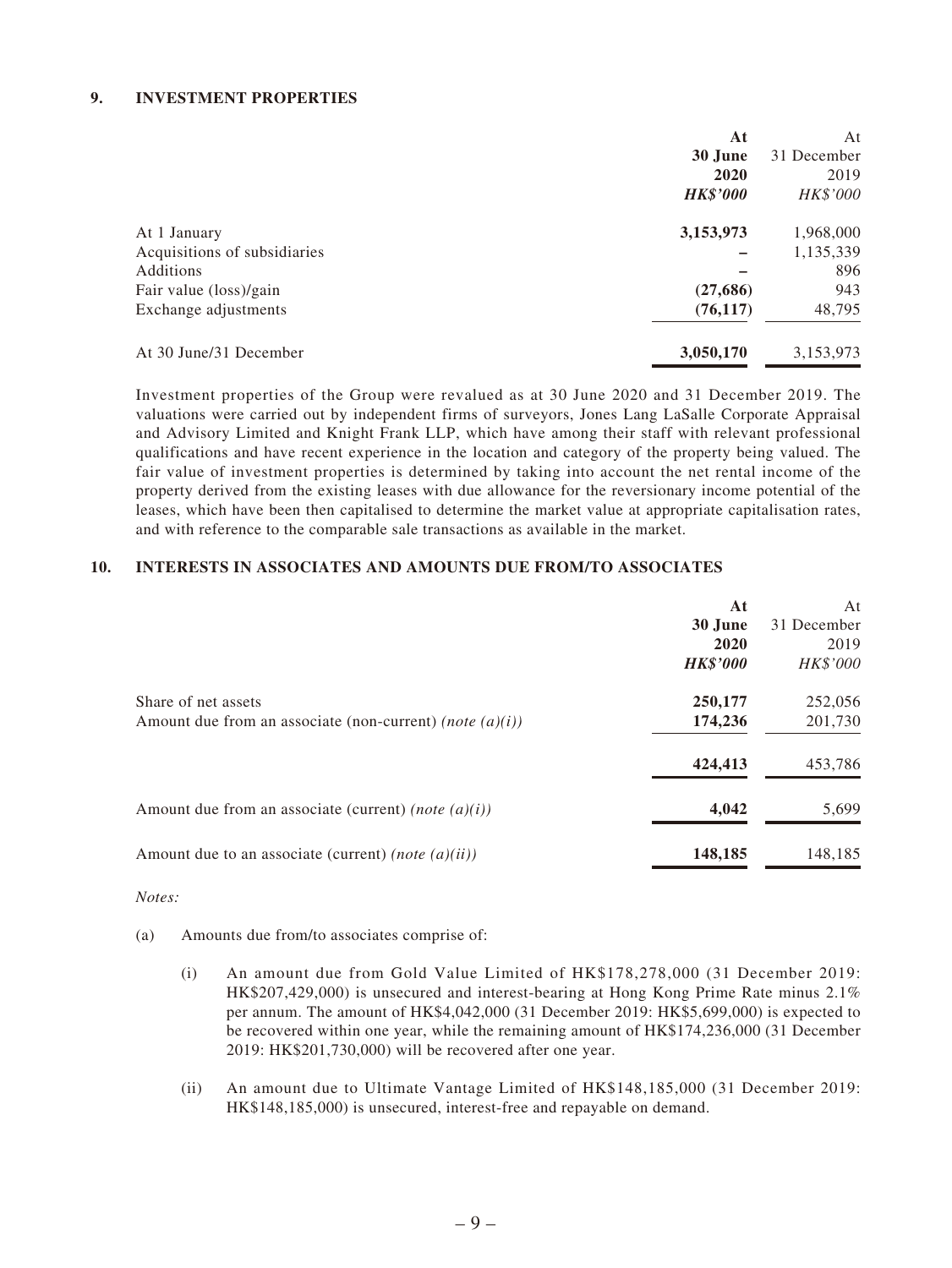### **11. TRADE AND OTHER RECEIVABLES AND OTHER NON-CURRENT ASSETS**

| At                                                                      | At          |
|-------------------------------------------------------------------------|-------------|
| 30 June                                                                 | 31 December |
| 2020                                                                    | 2019        |
| <b>HK\$'000</b>                                                         | HK\$'000    |
| Trade receivables<br>1,934                                              | 1,075       |
| Unamortised rent receivables<br>50,908                                  | 58,723      |
| 15,668<br>Other receivables                                             | 9,111       |
| Other deposits<br>5,973                                                 | 3,316       |
| 963<br>Prepayments                                                      | 1,574       |
| 4,042<br>Amount due from an associate (note $10(a)(i)$ )                | 5,699       |
| 30,332<br>Amount due from an intermediate holding company (note $(b)$ ) | 41,857      |
| 18,477<br>Amounts due from fellow subsidiaries (note (b))               | 11,196      |
| 128,297                                                                 | 132,551     |
| Representing:                                                           |             |
| 85,886<br>Current                                                       | 82,827      |
| Non-current (unamortised rent receivables)<br>42,411                    | 49,724      |
| 128,297                                                                 | 132,551     |

#### **(a) Ageing analysis**

As at the end of the reporting period, the ageing analysis of trade receivables based on the date of revenue recognition, is as follows:

| At              | At          |
|-----------------|-------------|
| 30 June         | 31 December |
| 2020            | 2019        |
| <b>HK\$'000</b> | HK\$'000    |
| 1,423           | 728         |
| 368             | 347         |
| 38              |             |
| 105             |             |
| 1,934           | 1,075       |
|                 |             |

Trade receivables are due within 15 to 90 days from the date of revenue recognition.

(b) The amounts due from an intermediate holding company and fellow subsidiaries are unsecured, interest-free and recoverable on demand. Included in the balances were trade receivables from an intermediate holding company and fellow subsidiaries of HK\$30,332,000 (31 December 2019: HK\$23,387,000) and HK\$18,379,000 (31 December 2019: HK\$11,189,000), respectively, which arose from the provision of asset management services. The ageing of these balances are less than 30 days from the date of revenue recognition.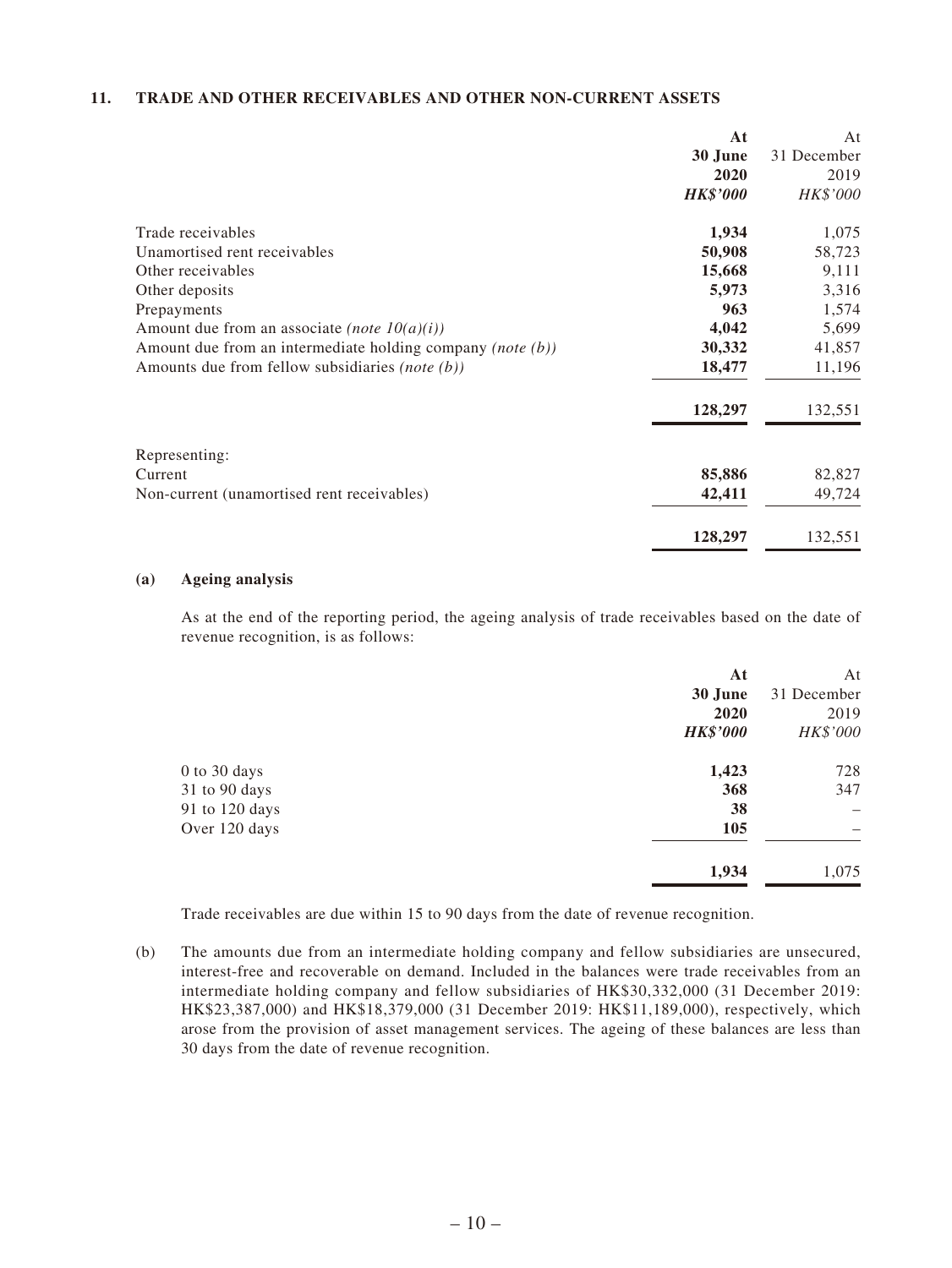### **12. OTHER PAYABLES AND ACCRUALS**

| At                                                                    | At          |
|-----------------------------------------------------------------------|-------------|
| 30 June                                                               | 31 December |
| 2020                                                                  | 2019        |
| <b>HK\$'000</b>                                                       | HK\$'000    |
| 2,984<br>Other payables                                               | 21,310      |
| 25,093<br>Rental and other deposits received                          | 24,810      |
| 38,680<br>Accruals                                                    | 29,385      |
| 148,185<br>Amount due to an associate <i>(note 10(a)(ii))</i>         | 148,185     |
| 41,856<br>Amount due to an intermediate holding company (note $(a)$ ) | 10.054      |
| Amount due to a fellow subsidiary <i>(note (a))</i>                   | 309         |
| 256,798                                                               | 234,053     |

- (a) The amounts due to an intermediate holding company and a fellow subsidiary are unsecured, interest-fee and repayable on demand.
- (b) Except for the rental and other deposits received on investment properties and other payables of HK\$11,637,000 (31 December 2019: HK\$13,014,000) which are expected to be settled after one year, all of the other payables, rental and other deposits received and accruals are expected to be settled within one year or repayable on demand.

### **13. LOAN FROM AN INTERMEDIATE HOLDING COMPANY**

The loan from an intermediate holding company is unsecured, interest-bearing at London Inter-bank Offered Rate ("**LIBOR**") plus 2.1% per annum or the most recent average cost of capital of the lender, whichever is higher, and repayable upon third-party financing becoming available to the Group. The loan has been fully repaid during the Period.

#### **14. BANK LOANS**

|                                            | At              | At          |
|--------------------------------------------|-----------------|-------------|
|                                            | 30 June         | 31 December |
|                                            | 2020            | 2019        |
|                                            | <b>HK\$'000</b> | HK\$'000    |
| Secured bank loans                         | 1,120,008       | 774,561     |
| Other borrowing costs capitalised          | (3,751)         | (2,624)     |
| Total bank loans                           | 1,116,257       | 771,937     |
| Representing secured bank loans repayable: |                 |             |
| Within 1 year or on demand                 | 9,673           | 10,357      |
| After 1 year but within 2 years            | 702,212         | 10,357      |
| After 2 years but within 5 years           | 404,372         | 751,223     |
|                                            | 1,106,584       | 761,580     |
| Total bank loans                           | 1,116,257       | 771,937     |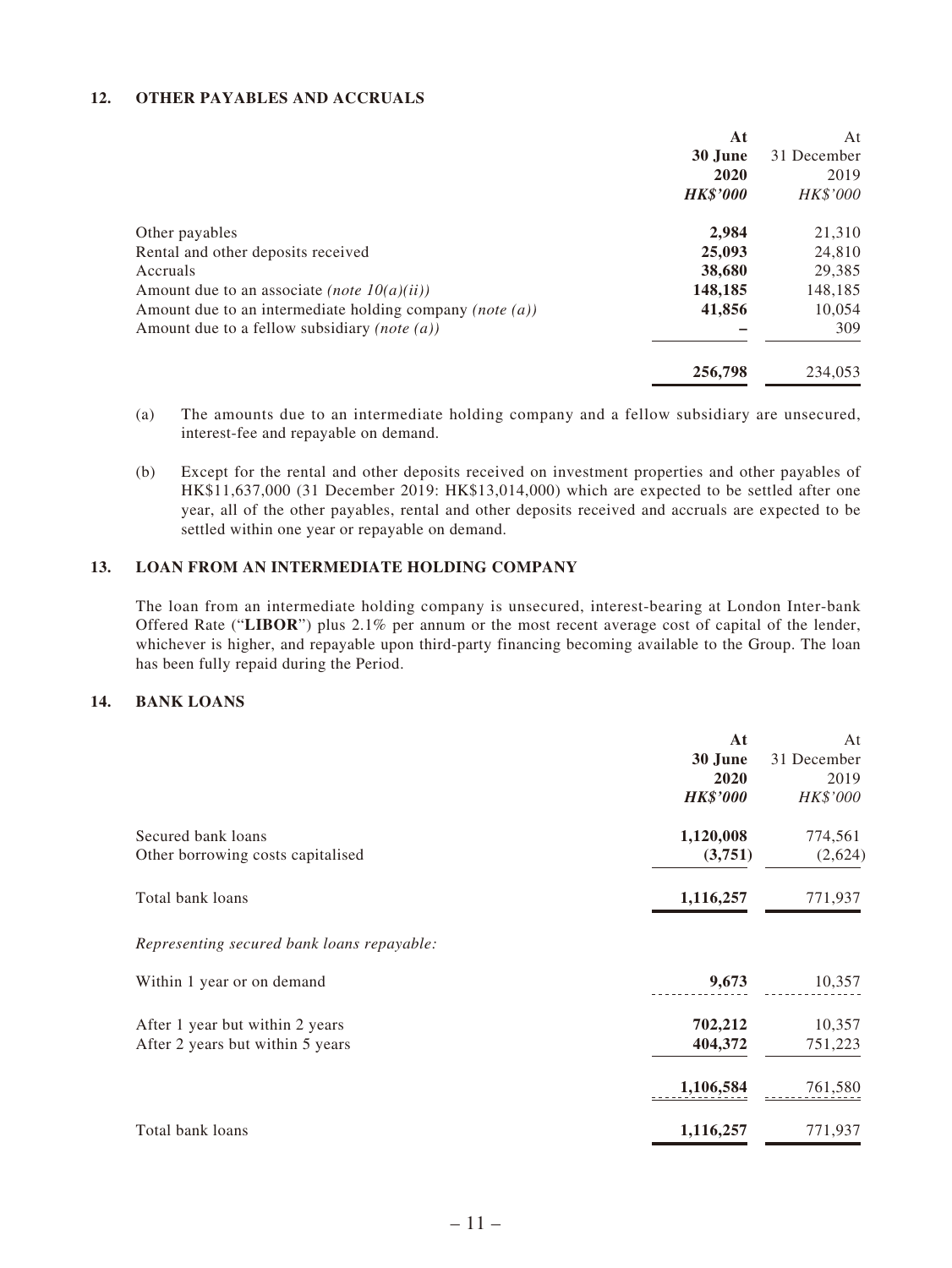At 30 June 2020, the Group had two banking facilities amounting to HK\$1,000,000,000 (31 December 2019: nil) (the "**HK Loan Facility**") and GBP75,000,000 (equivalent to HK\$725,483,000) (31 December 2019: GBP75,000,000 (equivalent to HK\$776,779,000)) (the "**UK Loan Facility**").

Among the HK Loan Facility and the UK Loan Facility, the balance of GBP42,000,000 (equivalent to HK\$406,270,000) (31 December 2019: nil) and GBP73,786,000 (equivalent to HK\$713,738,000) (31 December 2019: GBP74,786,000 (equivalent to HK\$774,561,000)) were utilised as at 30 June 2020, respectively.

The HK Loan Facility is interest-bearing at the LIBOR plus 2.1% per annum, secured by share charges in respect of the equity interests of certain subsidiaries of the Group (the "**HK Subsidiaries**") and floating charges over all the rental related receivables of the HK Subsidiaries, and guaranteed by the Company. It has an initial term of 12 months from its utilisation date and upon the end of the initial 12-month term, the Group may exercise not more than four consecutive 12-month extension options subject to satisfaction of certain extension conditions.

The HK Loan Facility is subject to the fulfilment of covenants relating to the HK Subsidiaries' and the Company's financial ratios, obligations on the HK Subsidiaries' immediate holding companies to maintain their beneficial interests in the HK Subsidiary's issued share capital and obligation on the Company's ultimate holding company to maintain its beneficial interest of at least 30% of the entire issued share capital of a subsidiary of the Group.

The UK Loan Facility is interest-bearing at the LIBOR plus 1.95% per annum and secured by all assets held by a subsidiary (the "**UK Subsidiary**"). These included the Group's investment properties located in the United Kingdom of HK\$1,045,710,000 at 30 June 2020 (31 December 2019: HK\$1,149,513,000). It is repayable by instalment in accordance with repayment schedule and will be matured on 16 January 2022.

The UK Loan Facility is subject to the fulfilment of covenants relating to certain of the UK Subsidiary's statement of financial position ratios and an obligation on its immediate holding company to maintain its beneficial interest in that UK Subsidiary's issued share capital.

At 30 June 2020, none of the covenants relating to drawn down facilities had been breached. If the Group were to breach the covenants, the drawn down facilities would become payable on demand. The Group regularly monitors its compliance with these covenants.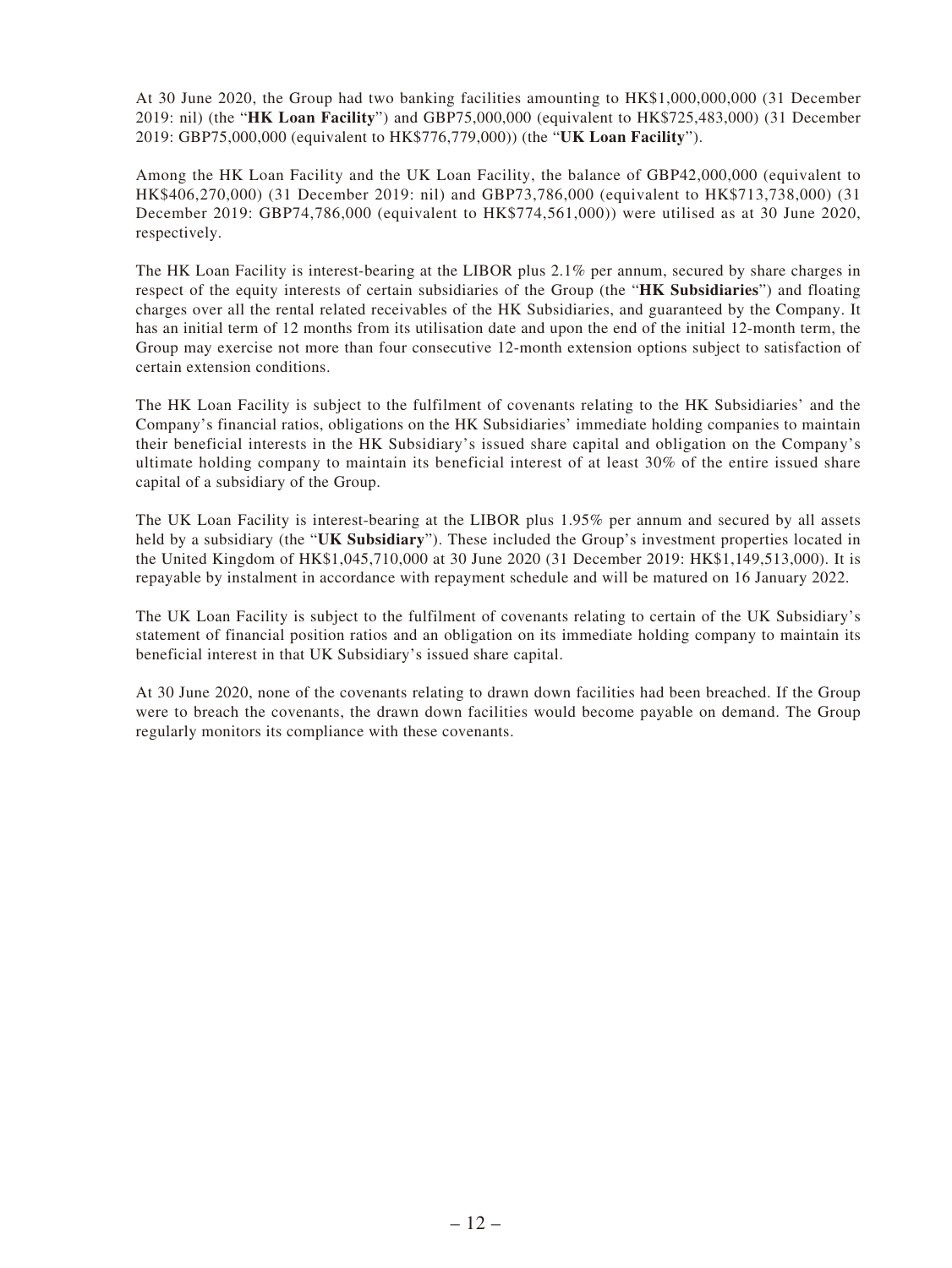## **MANAGEMENT DISCUSSION AND ANALYSIS**

### **BUSINESS REVIEW**

During the six months ended 30 June 2020 (the "**Period**"), the Group's revenue is mainly derived from (i) the leasing of units and car parking spaces in Regent Centre, Hong Kong ("**Regent Centre**"); (ii) the leasing of Ryder Court in London, the United Kingdom ("**Ryder Court**"); (iii) interest from investment instruments ("**Investment Instruments**") for funding the development of the Park Row property in New York, the United States of America (the "**US**"); and (iv) provision of asset management services. Revenue for the Period was approximately HK\$233.2 million (six months ended 30 June 2019: HK\$51.1 million), representing an increase of 356%. The increase was mainly due to (i) the interest income on the Investment Instruments acquired by the Group in June 2019; (ii) the revenue generated from Ryder Court acquired by the Group in June 2019; and (iii) the revenue generated from the asset management services which the Group began providing in June 2019.

The Group's investment in Regent Centre was at a fair value at approximately HK\$2,004.5 million as at 30 June 2020 (31 December 2019: HK\$2,004.5 million). The Group's investment in Ryder Court was at a fair value at approximately HK\$1,045.7 million as at 30 June 2020 (31 December 2019: HK\$1,149.5 million). There has been no change in the valuation methodology of the Group's investment properties. After netting off the exchange adjustments of investment properties of approximately HK\$76.1 million, the fair value loss amounted to approximately HK\$27.7 million for the Period (six months ended 30 June 2019: fair value gain of HK\$32.6 million).

Excluding the change in fair value of investment properties and share of results of associates of the Group, the Group's underlying profit for the Period was approximately HK\$99.0 million (six months ended 30 June 2019: HK\$30.7 million), representing an increase of approximately 222%. The increase was mainly due to (i) the interest income on the Investment Instruments acquired by the Group in June 2019; (ii) the net profit generated from Ryder Court acquired by the Group in June 2019; and (iii) the net profit generated from the asset management services which the Group began providing in June 2019.

## **Property Investment**

The Group's investment properties comprise (i) various portions of Regent Centre, which is located at 63 Wo Yi Hop Road and 70 Ta Chuen Ping Street, Kwai Chung, New Territories, Hong Kong; and (ii) Ryder Court, which is located at 13–17 Bury Street and 12, 14 and 16 Ryder Street, St James's, London, SW1, the United Kingdom.

The Group owns a total gross floor area of approximately 657,000 square feet in Regent Centre and approximately 76,000 square feet in Ryder Court, representing 64% and 100% of the total gross floor area, respectively.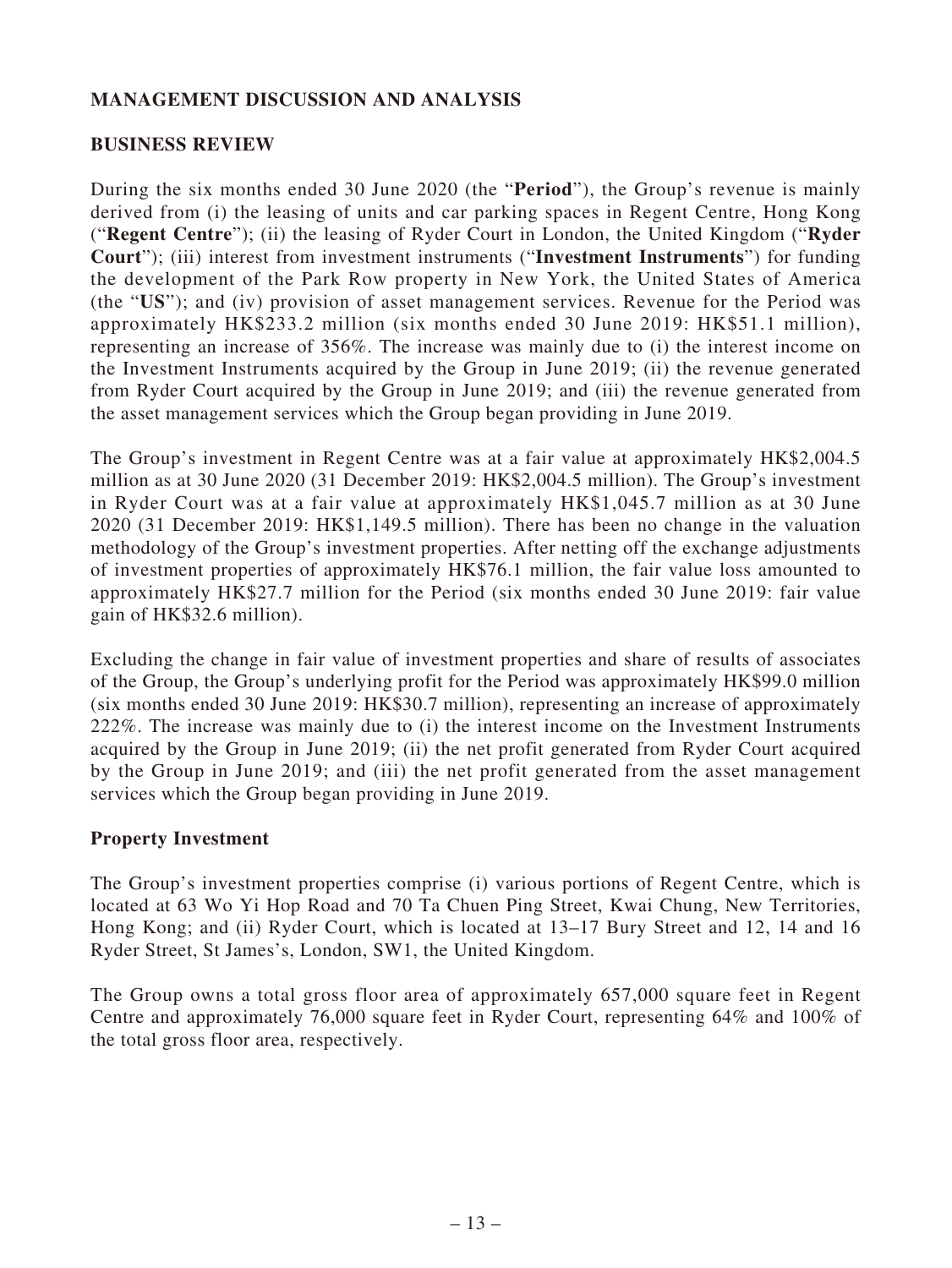During the Period, the Group renewed the leases of Regent Centre at a stable rental reversion. Occupancy of Regent Centre remained at 97% as at 30 June 2020 (30 June 2019: 98%) with passing rent at HK\$10.0 per square foot as at 30 June 2020 (30 June 2019: HK\$9.9 per square foot). Apart from monthly rent, the tenants are responsible for payment of property management fee to the landlord, whose income has been accounted for as part of the revenue of the Group. Total revenue from the leasing of units and car parking spaces in Regent Centre was approximately HK\$51.4 million (six months ended 30 June 2019: HK\$51.1 million).

As at 30 June 2020, the occupancy rate of the Ryder Court was 99% (30 June 2019: 99%). Total revenue from the leasing of Ryder Court during the Period was approximately HK\$24.8 million (30 June 2019: nil).

Segment profit after deducting property management fees, carpark management expenses, leasing commission and other operating expenses but before change in fair value of investment properties of the Group amounted to approximately HK\$63.8 million for the Period (six months ended 30 June 2019: HK\$40.0 million), representing an increase of 60%. The increase was mainly due to the profit before change in fair value of investment properties generated from Ryder Court acquired by the Group in June 2019.

## **Property development**

The Group's property development projects comprise (i) investment in the development of the West Rail Tsuen Wan West Station TW6 property development project (the "**TW6 Project**" and also known as "**The Pavilia Bay**"); (ii) investment in 657 and 663–667 Mission Street, San Francisco, California, the US ("**Mission Street Property**"); (iii) participation in the Investment Instruments; and (iv) the development of the property comprising pieces or parcels of ground located at 62, 64, 66 and 68 Chun Yeung Street, Hong Kong (the "**Chun Yeung Street Property**").

One of the Group's property development projects is represented by investment in Ultimate Vantage Limited ("**Ultimate Vantage**"), a 20% associate of the Group. Ultimate Vantage is a special purpose vehicle established in January 2013 for the development of the TW6 Project. Up to the date hereof, over 99% of the units have been sold at gross proceeds of HK\$10.1 billion and substantially all sold units of The Pavilia Bay have been handed over to the buyers.

Gold Value Limited ("**Gold Value**"), a 20% associate of the Group, was formed by the Group and the joint venture partner in Ultimate Vantage (the "**TW6 Partner**") in November 2016 for the purpose of providing first and second mortgage financing to the buyers of the TW6 Project on market terms (the "**Provision of Mortgages**"). Finance for the business of Gold Value is provided by the Group and the TW6 Partner by way of interest-bearing shareholder's loans on a several basis and in proportion to each of the parties' shareholding interest in Gold Value.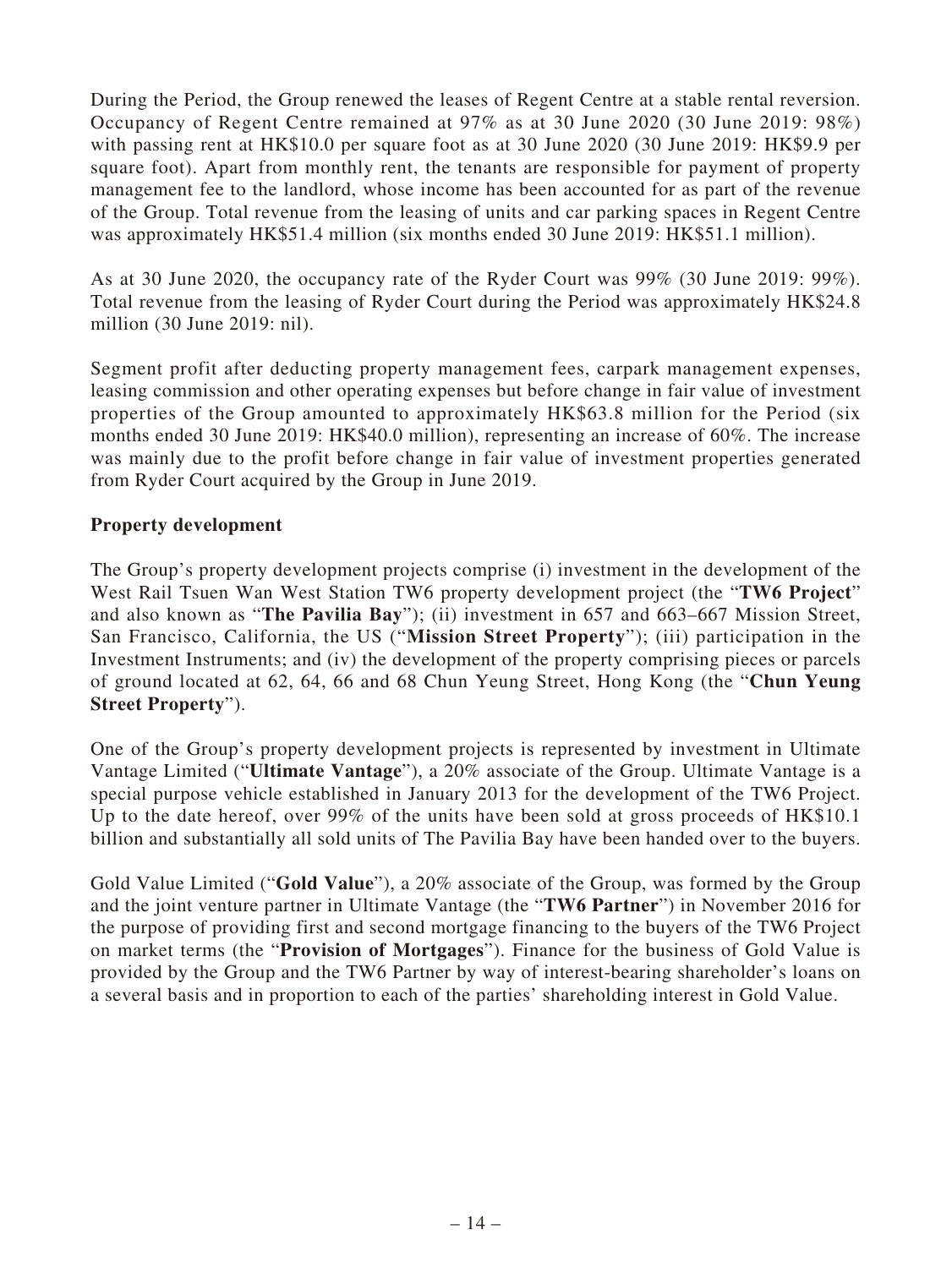The Group's total investment in Ultimate Vantage and Gold Value (collectively, the "**TW6 Associates**"), comprising the share of net assets of the Group in the TW6 Associates as well as amounts due from the TW6 Associates, amounted to approximately HK\$275.2 million as at 30 June 2020 (31 December 2019: HK\$305.5 million). The decrease in total investment of the Group during the Period was mainly due to the partial repayment of the amount due from Gold Value Limited of approximately HK\$29.2 million (out of the repayment of mortgages by the buyers of The Pavilia Bay to Gold Value).

The Group's share of loss of TW6 Associates amounted to approximately HK\$1.1 million for the Period (six months ended 30 June 2019: share of profit of HK\$14.5 million). The decrease in share of profit was mainly due to (i) nil unit was handed over to the buyer during the Period as most of the units were sold and handed over to the buyers in the prior years; and (ii) the share of operating loss of TW6 Associates during the Period.

Another of the Group's property investment is represented by investment in 657–667 Mission Street Venture LLC, a 45% associate of the Group, and its subsidiaries (collectively, the "**Mission Street Group**"). The Mission Street Group owns the Mission Street Property with a total gross floor area of approximately 155,000 square feet.

During the Period, Mission continued to be under renovation and the Group had shared a loss of approximately HK\$15.4 million (six months ended 30 June 2019: nil) from Mission Street Group. The share of loss was mainly due to the share of operating loss of Mission during the Period. Mission is expected to begin generating revenue for the Mission Street Group in 2021.

The Group's another property development project is represented by the participation in 49% effective interest in the Investment Instruments for funding the development of the property located at 25 Park Row, New York, the US ("**Park Row**") held by Supreme J Limited, an indirect wholly-owned subsidiary of the Company. During the Period, the revenue generated from the Investment Instruments amounted to approximately HK\$42.6 million (six months ended 30 June 2019: nil).

The Group owns approximately 99.89% effective interest in the Chun Yeung Street Property. The Chun Yeung Street Property is being redeveloped into a hospitality-related property and has not begun generating revenue for the Group during the Period. The development is expected to be completed in 2022.

Segment profit increased to approximately HK\$28.8 million for the Period (six months ended 30 June 2019: HK\$18.0 million), mainly due to interest income on the Investment Instruments which the Group acquired in June 2019.

### **Asset management**

From the second half of 2019 onwards, the Group began providing asset management services to Vanke Property (Hong Kong) Company Limited ("**VPHK**"), an intermediate holding company of the Company, and certain of its subsidiaries (including other subsidiaries of China Vanke Co., Ltd ("**China Vanke**") (the "**VPHK Parties**") with respect to VPHK Parties' projects in Hong Kong, the United Kingdom and the US. In return, the asset management service fees calculated at 1.25% per annum of the total capital of the relevant projects invested by VPHK Parties was charged by the Group. During the Period, the Group's revenue from the provision of asset management services amounted to approximately HK\$114.4 million (six months ended 30 June 2019: nil).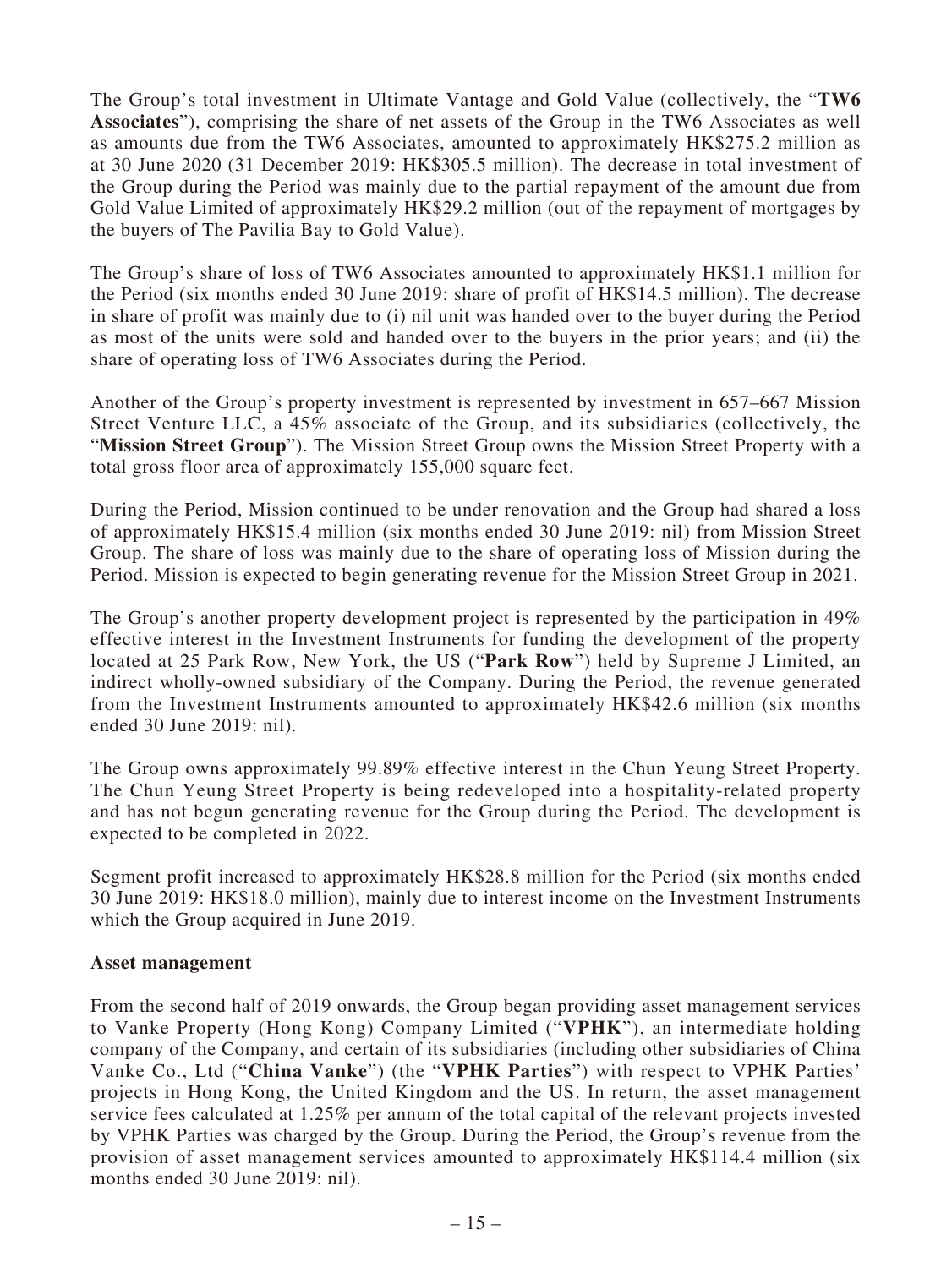Segment profit from the provision of asset management services amounted to approximately HK\$38.5 million for the Period (six months ended 30 June 2019: nil).

## **Head office and corporate expenses**

Head office and corporate expenses, net of unallocated income, were approximately HK\$7.3 million during the Period (six months ended 30 June 2019: HK\$17.9 million). The decrease was mainly due to the legal and professional fees arising from acquisitions of subsidiaries during the six months ended 30 June 2019 while there was no such fees incurred during the Period.

## **Finance income**

Finance income for the Period amounted to approximately HK\$5.5 million (six months ended 30 June 2019: HK\$14.7 million), comprising interest income on bank deposits and bank balances of approximately HK\$2.7 million for the Period (six months ended 30 June 2019: HK\$11.1 million) and interest income on shareholders' loans due from Gold Value amounted to approximately HK\$2.8 million for the Period (six months ended 30 June 2019: HK\$3.6 million). The decrease in finance income is due to the decrease in bank interest rates, the average bank balances and average shareholders' loans due from Gold Value during the Period.

## **Events after the Reporting Period**

There have been no matters that have occurred subsequent to the reporting date which have significantly affected, or may significantly affect the Group's operations, results or state of affairs.

## **FINANCIAL REVIEW**

## **Liquidity, financial resources, gearing and capital structure**

Equity attributable to shareholders of the Company amounted to approximately HK\$3,785.9 million as at 30 June 2020 (31 December 2019: HK\$3,764.3 million). The increase was mainly due to the equity attributable to the shareholders of the Company for the Period of approximately HK\$56.7 million less a payment of 2019 final dividend of approximately HK\$35.1 million.

The Group's interest-bearing bank and other borrowings of approximately HK\$1,186.6 million (31 December 2019: 1,258.0 million) as at 30 June 2020 were mainly denominated in pound sterling. The bank loans of approximately HK\$1,116.3 million (31 December 2019: a bank loan of HK\$771.9 million and the loan from an intermediate holding company of HK\$424.6 million) were arranged on a floating rate basis, while the lease liabilities of approximately HK\$70.3 million (31 December 2019: HK\$61.5 million) were arranged on a fixed rate basis. The decrease was due to net repayment of bank and other borrowings, and the depreciation of pound sterling against Hong Kong dollar during the Period.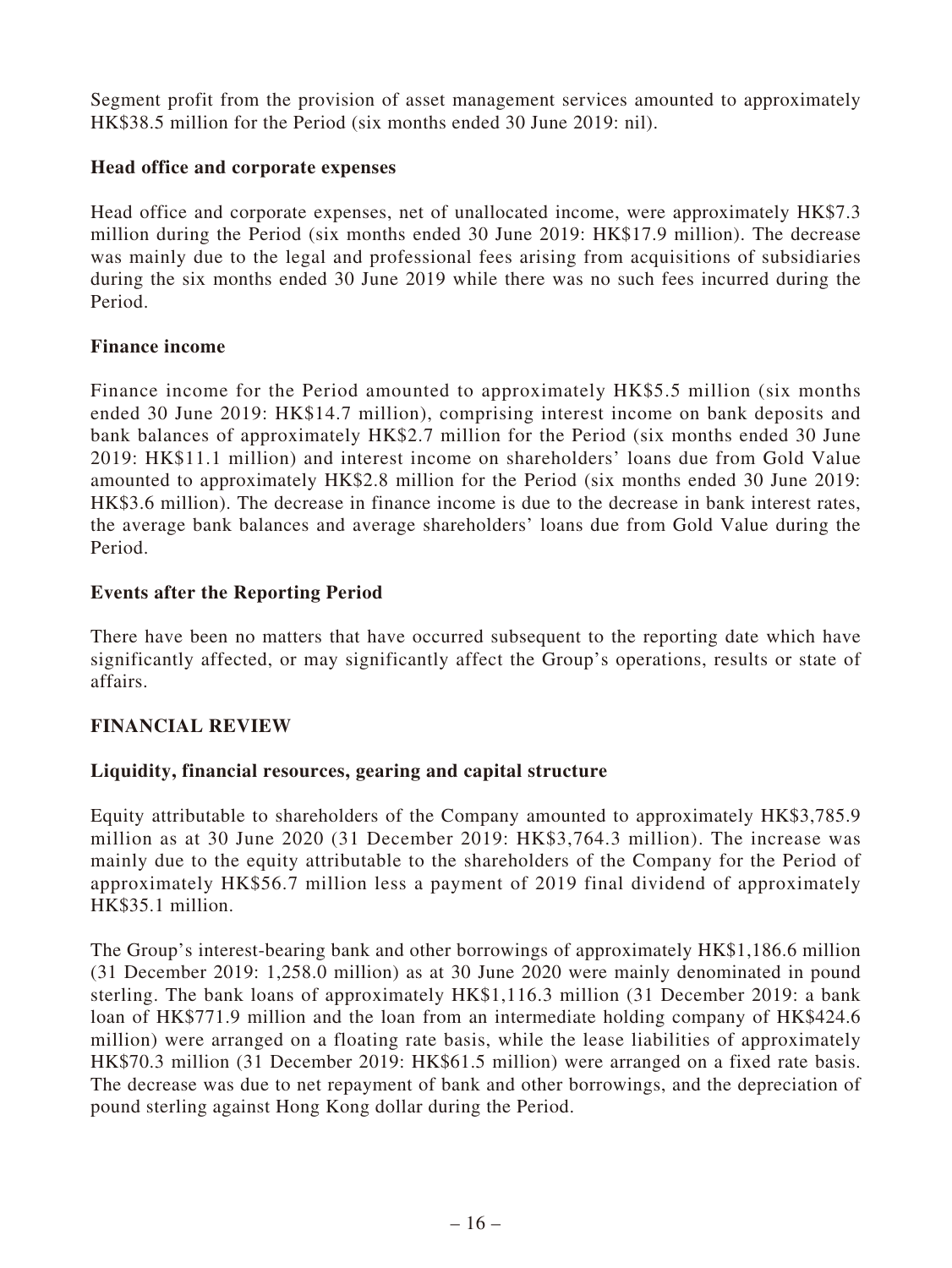The Group has two banking facilities amounting to HK\$1,000.0 million (31 December 2019: nil) (the "**HK Loan Facility**") and GBP75.0 million (equivalent to approximately HK\$725.5 million) (31 December 2019: GBP75.0 million (equivalent to approximately HK\$776.8 million)) in which GBP42.0 million (equivalent to approximately HK\$406.3 million) (31 December 2019: nil) and GBP73.8 million (equivalent to approximately HK\$713.7 million) (31 December 2019: GBP74.8 million (equivalent to approximately HK\$774.6 million)) have been utilised as at 30 June 2020. After deducting other borrowing costs capitalised of approximately HK\$1.9 million (31 December 2019: nil) and HK\$1.8 million (31 December 2019: HK\$2.6 million), the total outstanding bank loan was approximately HK\$404.4 million and HK\$711.9 million, respectively. As at 30 June 2020, the maturity profile of outstanding bank loan was as follows:

|                                  | At              | At          |
|----------------------------------|-----------------|-------------|
|                                  | 30 June         | 31 December |
|                                  | 2020            | 2019        |
|                                  | <b>HK\$'000</b> | HK\$'000    |
| Within 1 year or on demand       | 9,673           | 10,357      |
| After 1 year but within 2 years  | 702,212         | 10,357      |
| After 2 years but within 5 years | 404,372         | 751,223     |
|                                  | 1,116,257       | 771,937     |

As at 30 June 2020, the debt-to-equity ratio of the Company, which is calculated as interestbearing bank and other borrowings divided by total equity of the Group, was 31.3% (31 December 2019: 33.4%). The ratio of net debts (interest-bearing bank and other borrowings net of bank balances and cash) divided by total equity was 17.4% (31 December 2019: 21.4%).

The Group's bank balances and cash amounted to approximately HK\$526.8 million as at 30 June 2020 (31 December 2019: HK\$450.9 million). One of the Group's properties, Chun Yeung Street Property, which is free from encumbrances for the time being, can be leveraged to raise funds and bring in additional cash resources to the Group as and when required. Taking these into account, it is expected that the Group should have sufficient working capital for its current requirements.

### **Risk of fluctuations in exchange rates**

As the Group operates in Hong Kong, the US and the United Kingdom, all its assets and liabilities are denominated in Hong Kong dollar, the US dollar and pound sterling. The Group will monitor the foreign exchange exposures and take appropriate measures from time to time in order to minimise the Group's foreign exchange exposures. The Group holds a natural hedge on its foreign exchange exposure in pound sterling by way of a bank loan denominated in pound sterling to cover its equity investment in Ryder Court.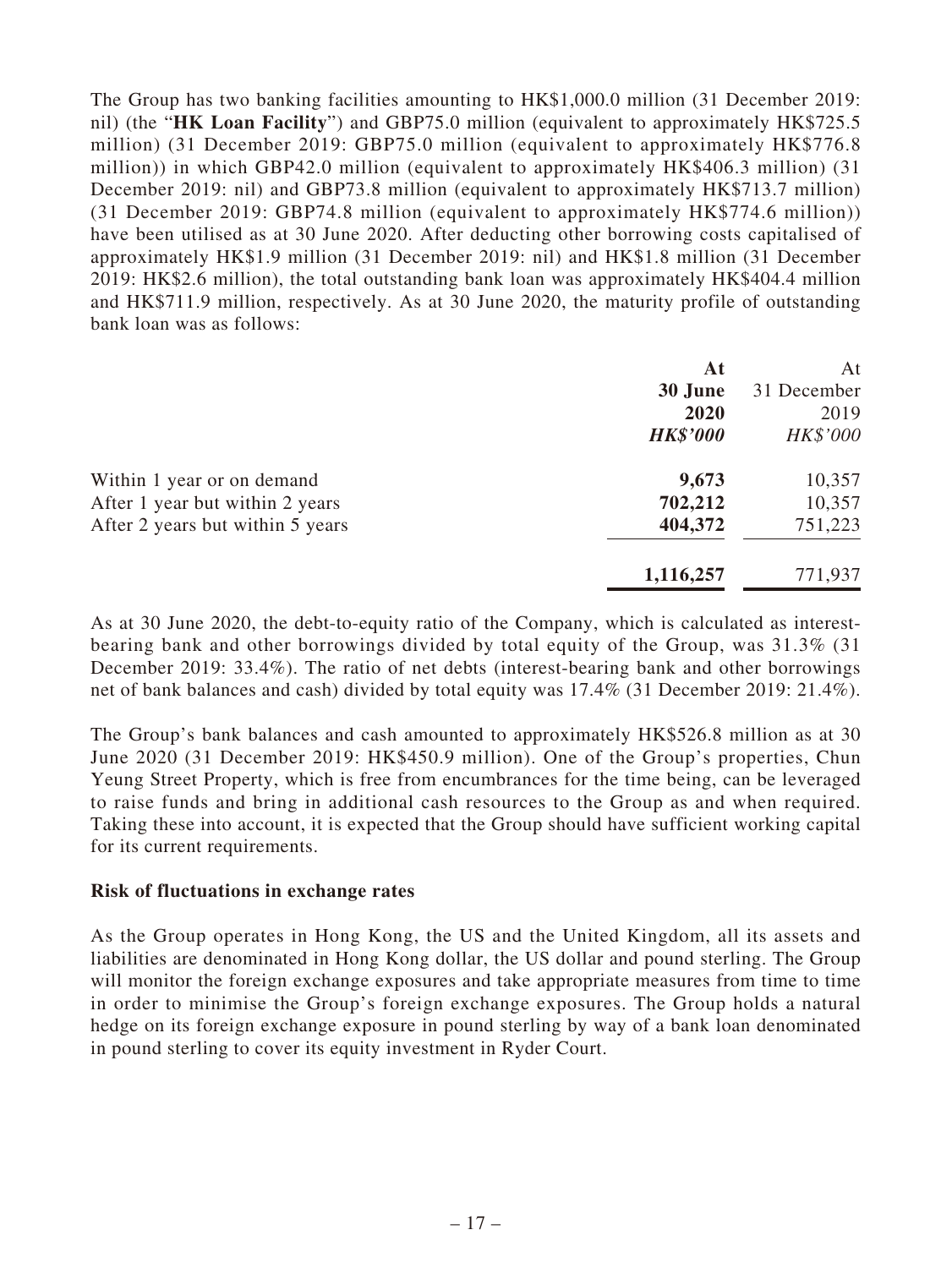## **Capital commitments**

The Group had a commitment of approximately HK\$46.1 million as at 30 June 2020 (31 December 2019: HK\$24.7 million) in respect of capital expenditure to be incurred in the development of the Chun Yeung Street Property.

### **Contingent liabilities and financial guarantees**

The Group had no outstanding contingent liabilities and financial guarantees as at 30 June 2020 (31 December 2019: nil).

### **Pledge of assets**

The Group's investment properties with a carry value of approximately HK\$1,045.7 million at 30 June 2020 (31 December 2019: HK\$1,149.5 million) were pledged to secure banking facilities of the Group.

## **Significant investments held, material acquisitions and disposals of subsidiaries and associates**

Save for those disclosed in this announcement, there were no other significant investments held, nor were there any material acquisitions or disposals of subsidiaries and associates during the Period. There was no plan authorised by the Directors for material investments or additions of capital assets at the date of this announcement.

## **EMPLOYEES AND REMUNERATION POLICY**

The Group had 93 employees as at 30 June 2020 (31 December 2019: 91). As a result of the increase in the number of employees, there was an increase in staff costs (including emoluments of directors of the Company (the "**Directors**")) to approximately HK\$62.1 million (six months ended 30 June 2019: HK\$4.3 million) during the Period. As at 30 June 2019 and 1 November 2019, 28 and 54 employees were transferred to the Group, respectively, and the Group has not incurred staff costs for these employees during the six months ended 30 June 2019.

VPHK provides administrative and management support to the Group on a cost basis. Total fee payable to VPHK amounted to approximately HK\$5.3 million during the Period (six months ended 30 June 2019: HK\$1.0 million), with the increase mainly attributable to the increase in the average number of employees in Hong Kong office to 65 (six months ended 30 June 2019: 5) during the Period.

The Executive Directors periodically review the adequacy of the staffing of the Group by reference to the Group's business requirements. Should there be employees recruited under the Group, their remuneration and benefit packages will be structured on market terms with regard to individual responsibility and performance. All eligible employees in Hong Kong are enrolled to a defined mandatory provident fund scheme. Other employment benefits are awarded at the discretion of the Group.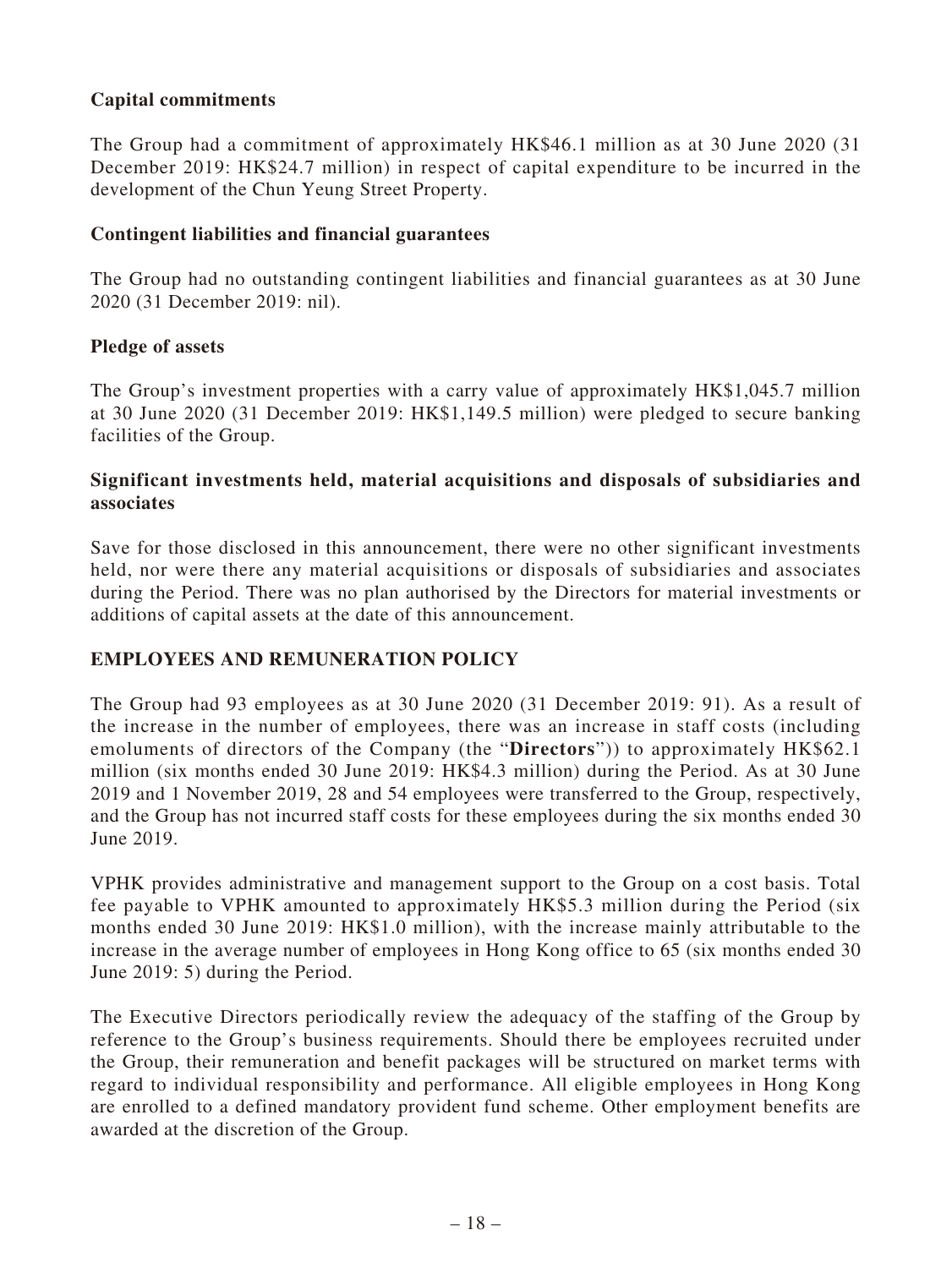## **DIVIDEND**

The Directors do not recommend the payment of an interim dividend for the Period (six months ended 30 June 2019: nil).

## **OUTLOOK**

Year 2020 has been and is expected to be filled with uncertainties, as a result of the outbreak and rapid spreading of coronavirus disease 2019 (COVID-19) which created unprecedented risks to the global economy, together with the presidential election of the US, the phase-two trade deal between the US and China, trade tensions and social unrest in different countries, and the negotiations following the Brexit event. Above all, while the various countries and the global population are confronting the COVID-19 epidemic, it still remains uncertain how it will impact the global economy in the near future. All of these uncertainties have brought and is expected to bring certain level of impact on the markets which the Group operates in.

The Group is financially healthy and with appropriate cost management, the Group is prepared for any economic impact that may arise from the aforesaid uncertainties. Besides, the Group believes uncertainties create opportunities – the Group will continue to look for new investment opportunities, including those in other real estate markets across the world as to diversify its business, which have good development and investment potential with the objective of being open-minded about new opportunities for growth and expansion of the Group's business and value creation for the Shareholders as a whole.

The Group's investment properties in Hong Kong and London, namely Regent Centre and Ryder Court, are expected to maintain the occupancy rates and passing rents in the second half of 2020. In addition, the Group's investment instruments and asset management business are expected to generate stable revenue and profits in the second half of 2020. The Group has confidence in overcoming the challenges arising from the latest epidemic.

## **COMPLIANCE WITH THE CORPORATE GOVERNANCE CODE**

The Company has complied with the code provisions set out in the Corporate Governance Code (the "**CG Code**") contained in Appendix 14 of the Listing Rules throughout the Period.

## **COMPLIANCE WITH THE MODEL CODE FOR SECURITIES TRANSACTIONS BY DIRECTORS**

The Company has adopted the Model Code for Securities Transactions by Directors of Listed Issuers as set out in Appendix 10 to the Listing Rules (the "**Model Code**") as its own code of conduct regarding Directors' securities transactions. Having made specific enquiries to the Directors, all the Directors confirmed that they had complied with the required standard set out in the Model Code throughout the Period. The Company has also established written guidelines on no less exacting terms than the Model Code for relevant employees (as such term is defined in the CG Code) in respect of their dealings in the securities of the Company.